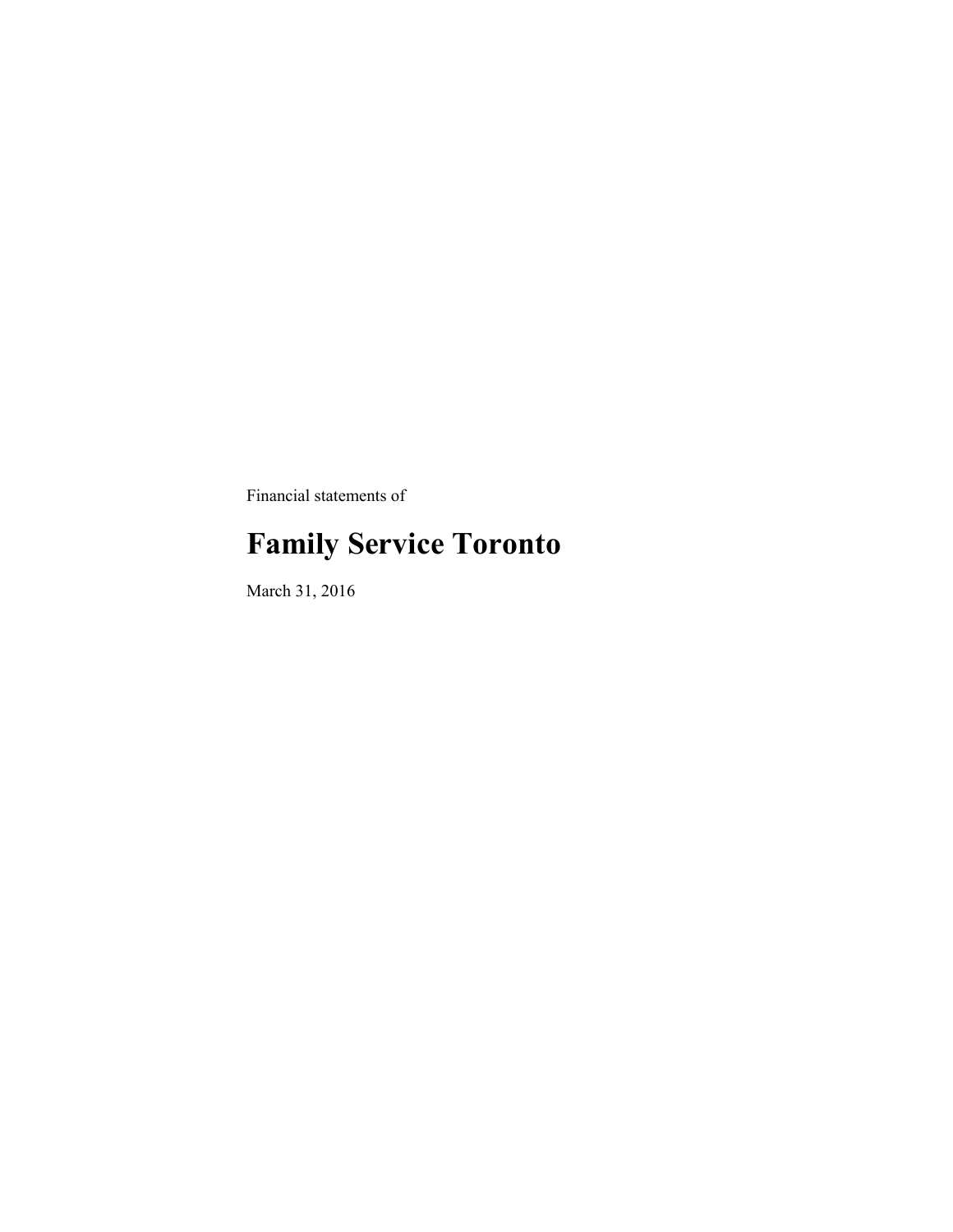# **Family Service Toronto**<br>March 31, 2016

### Table of contents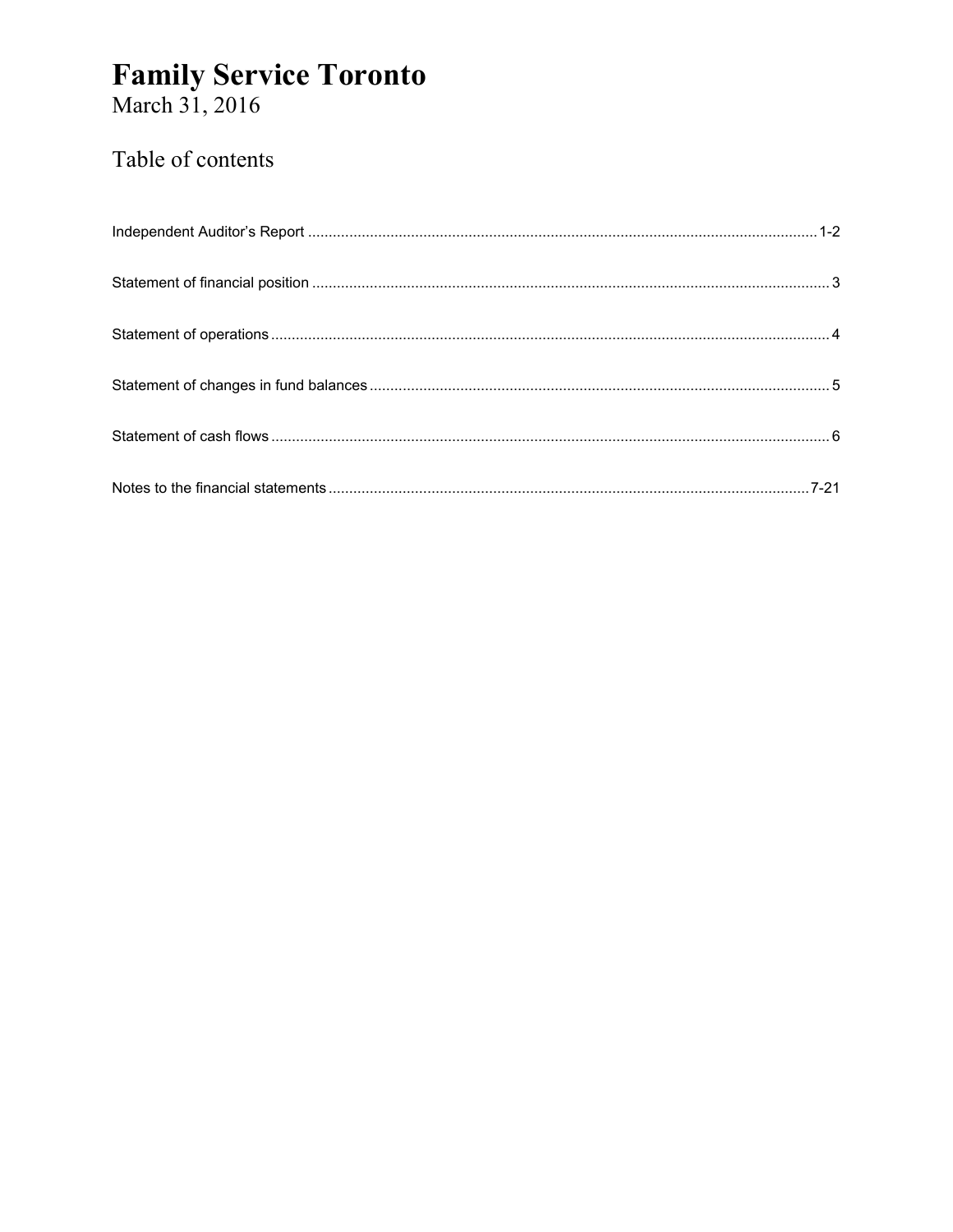# Deloitte.

Deloitte LLP 5140 Yonge Street Suite 1700 Toronto ON M2N 6L7 Canada

Tel: 416-601-6150 Fax: 416-601-6151 www.deloitte.ca

### **Independent Auditor's Report**

To the Members of Family Service Toronto

We have audited the accompanying financial statements of Family Service Toronto ("FST"), which comprise the statement of financial position as at March 31, 2016, the statements of operations, changes in fund balances, and cash flows for the year then ended and a summary of significant accounting policies and other explanatory information.

#### **Management's Responsibility for the Financial Statements**

Management is responsible for the preparation and fair presentation of these financial statements in accordance with Canadian accounting standards for not-for-profit organizations, and for such internal control as management determines is necessary to enable the preparation of financial statements that are free from material misstatement, whether due to fraud or error.

#### **Auditor's Responsibility**

Our responsibility is to express an opinion on these financial statements based on our audit. We conducted our audit in accordance with Canadian generally accepted auditing standards. Those standards require that we comply with ethical requirements and plan and perform the audit to obtain reasonable assurance about whether the financial statements are free from material misstatement.

An audit involves performing procedures to obtain audit evidence about the amounts and disclosures in the financial statements. The procedures selected depend on the auditor's judgment, including the assessment of the risks of material misstatement of the financial statements, whether due to fraud or error. In making those risk assessments, the auditor considers internal control relevant to the entity's preparation and fair presentation of the financial statements in order to design audit procedures that are appropriate in the circumstances, but not for the purpose of expressing an opinion on the effectiveness of the entity's internal control. An audit also includes evaluating the appropriateness of accounting policies used and the reasonableness of accounting estimates made by management, as well as evaluating the overall presentation of the financial statements.

We believe that the audit evidence we have obtained is sufficient and appropriate to provide a basis for our audit opinion.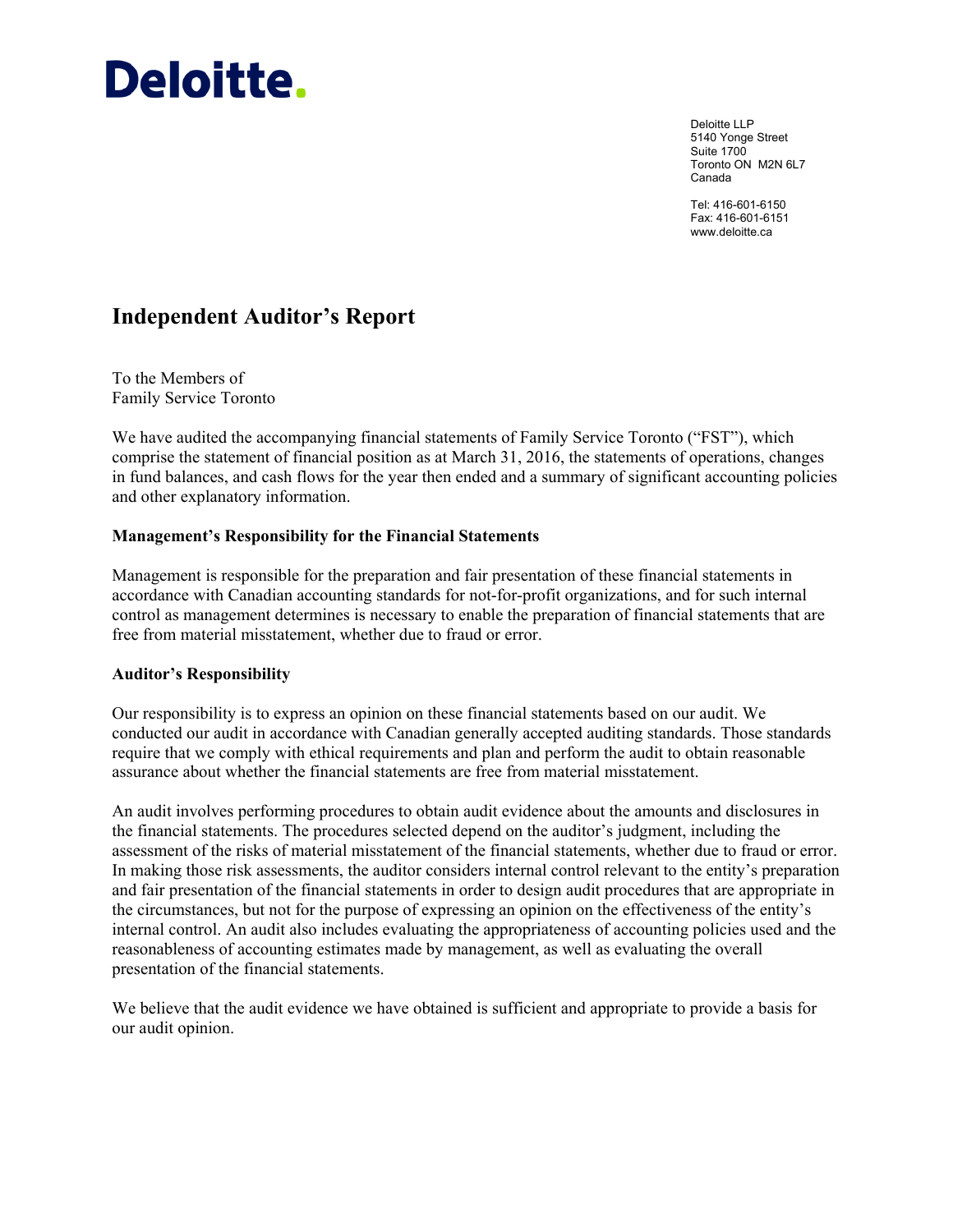#### **Opinion**

In our opinion, the financial statements present fairly, in all material respects, the financial position of FST as at March 31, 2016 and the results of its operations and its cash flows for the year then ended in accordance with Canadian accounting standards for not-for-profit organizations.

Deloitte LLP

Chartered Professional Accountants Licensed Public Accountants June 8, 2016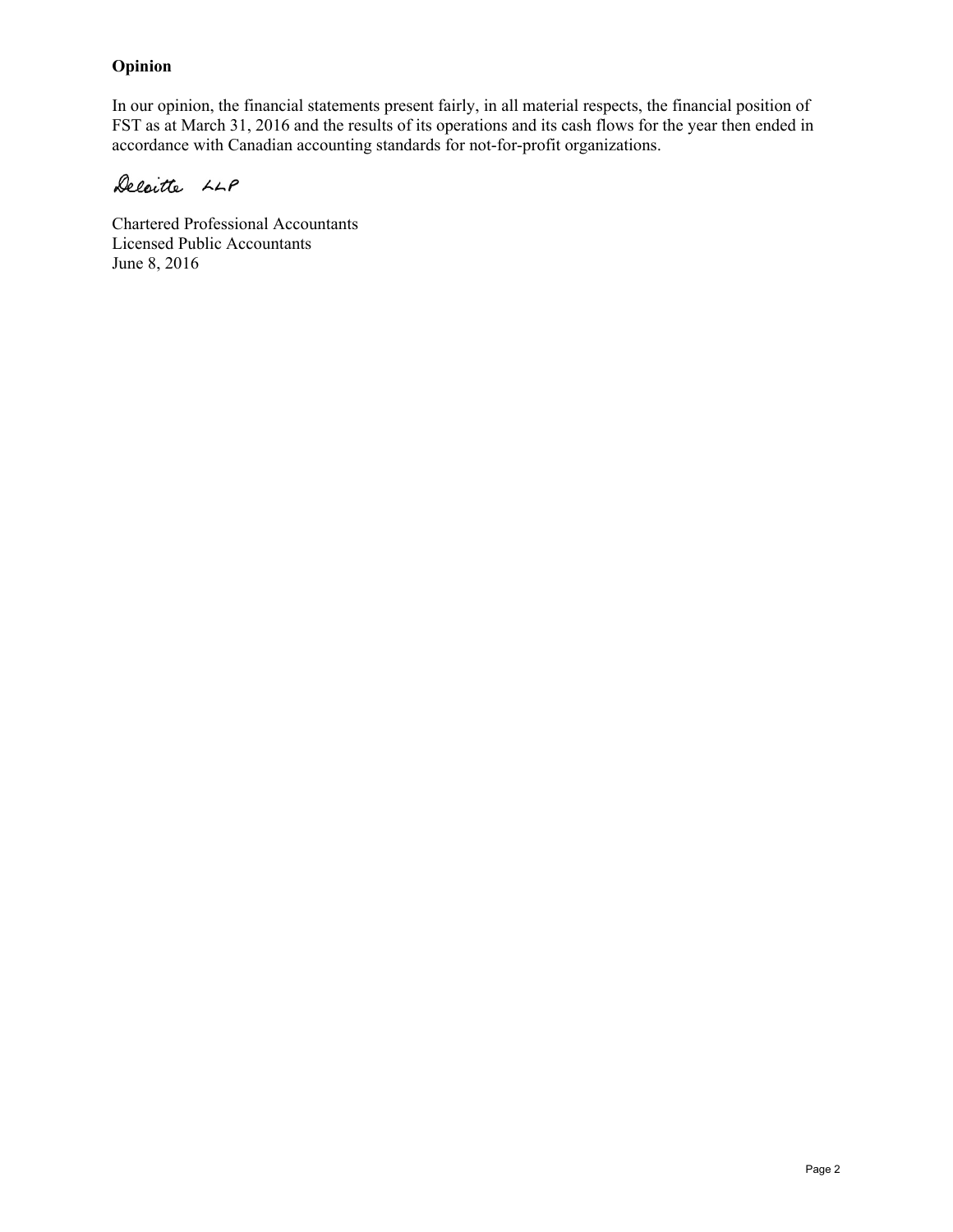Statement of financial position as at March 31, 2016

|                                                          |            |                    |              | 2016       |             |             |                          | 2015        |
|----------------------------------------------------------|------------|--------------------|--------------|------------|-------------|-------------|--------------------------|-------------|
|                                                          |            | <b>Capital and</b> |              |            |             | Capital and |                          |             |
|                                                          | General    | Learning           | Endowment    |            | General     | Learning    | Endowment                |             |
|                                                          | Fund       | <b>Fund</b>        | <b>Funds</b> | Total      | Fund        | Fund        | Funds                    | Total       |
|                                                          | \$         | \$                 | \$           | \$         | \$          | \$          | \$                       | \$          |
| <b>Assets</b>                                            |            |                    |              |            |             |             |                          |             |
| <b>Current assets</b>                                    |            |                    |              |            |             |             |                          |             |
| Cash                                                     | 3,095,112  | 506,228            |              | 3,601,340  | 1.398.637   | 3,495,385   |                          | 4,894,022   |
| Grants and accounts receivable (Note 5)                  | 640,961    |                    |              | 640,961    | 1,731,669   |             |                          | 1,731,669   |
| Deposit on purchase of interest in property              |            |                    |              |            |             | 300,000     |                          | 300,000     |
| Prepaid expenses                                         | 447,823    |                    |              | 447,823    | 307,186     |             |                          | 307,186     |
|                                                          | 4,183,896  | 506,228            |              | 4,690,124  | 3,437,492   | 3,795,385   |                          | 7,232,877   |
| Investments (Note 3)                                     |            |                    | 976,013      | 976,013    |             |             | 985,531                  | 985,531     |
| Net investment in joint venture (Note 4)                 |            | 2,520,953          |              | 2,520,953  |             |             |                          |             |
| Capital assets (Note 6)                                  |            | 1,636,730          |              | 1,636,730  |             | 2,224,976   |                          | 2,224,976   |
| Deferred property development costs (Note 7)             |            | 295,532            |              | 295,532    |             | 212,383     |                          | 212,383     |
| Mortgage receivable (Note 8)                             |            | 12,430,301         |              | 12,430,301 |             |             |                          |             |
|                                                          | 4,183,896  | 17,389,744         | 976,013      | 22,549,653 | 3,437,492   | 6,232,744   | 985,531                  | 10,655,767  |
| <b>Liabilities</b>                                       |            |                    |              |            |             |             |                          |             |
| <b>Current liabilities</b>                               |            |                    |              |            |             |             |                          |             |
| Accounts payable and accrued charges (Note 9)            | 5,322,078  |                    |              | 5,322,078  | 4,414,272   | 54,081      |                          | 4,468,353   |
| Deferred lease inducements (Note 16)                     |            | 55,553             |              | 55,553     |             |             |                          |             |
| Inter-fund balances                                      | (848, 017) | 836,876            | 11,141       |            | (864, 218)  | 852,465     | 11,753                   |             |
| Deferred contributions (Note 11)                         | 279,318    |                    | 265,459      | 544,777    | 404,689     |             | 221,305                  | 625,994     |
|                                                          | 4,753,379  | 892,429            | 276,600      | 5,922,408  | 3,954,743   | 906,546     | 233,058                  | 5,094,347   |
| Long-term                                                |            |                    |              |            |             |             |                          |             |
| Inter-fund Ioan payable/receivable (Note 10)             |            |                    |              |            | 525,517     | (525, 517)  |                          |             |
| Deferred lease inducements (Note 16)                     | 143,881    | 476,824            |              | 620,705    |             |             |                          |             |
| Deferred capital contributions (Note 11)                 |            | 590,087            |              | 590,087    |             | 754,814     |                          | 754,814     |
|                                                          | 4,897,260  | 1,959,340          | 276,600      | 7,133,200  | 4,480,260   | 1,135,843   | 233,058                  | 5,849,161   |
| Commitments and contingencies (Notes 22 and 23)          |            |                    |              |            |             |             |                          |             |
| <b>Fund balances</b>                                     |            |                    |              |            |             |             |                          |             |
| Invested in capital assets (Note 13)                     |            | 514,266            |              | 514.266    |             | 1,470,162   |                          | 1,470,162   |
| Invested in property development project (Notes 7 and 8) |            | 12,725,833         |              | 12,725,833 |             | 212,383     | $\overline{\phantom{a}}$ | 212,383     |
| Externally restricted (Note 12)                          |            |                    | 699,413      | 699,413    |             |             | 752,473                  | 752,473     |
| Internally restricted (Note 13)                          |            | 2,190,305          |              | 2,190,305  |             | 3,414,356   |                          | 3,414,356   |
| Unrestricted                                             | (713, 364) |                    |              | (713, 364) | (1,042,768) | $\sim$      | $\sim$                   | (1,042,768) |
|                                                          | (713, 364) | 15,430,404         | 699,413      | 15,416,453 | (1,042,768) | 5,096,901   | 752,473                  | 4,806,606   |
|                                                          | 4,183,896  | 17,389,744         | 976,013      | 22,549,653 | 3,437,492   | 6,232,744   | 985,531                  | 10,655,767  |
|                                                          |            |                    |              |            |             |             |                          |             |

Approved on behalf on the Board Bur  $\blacksquare$ 

\_\_\_\_\_\_\_\_\_\_\_\_\_\_\_\_\_\_\_\_\_\_\_\_\_\_\_\_\_\_\_\_\_\_\_\_\_\_\_\_\_\_\_

Director

Director

The accompanying notes to the financial statements are an integral part of this financial statement.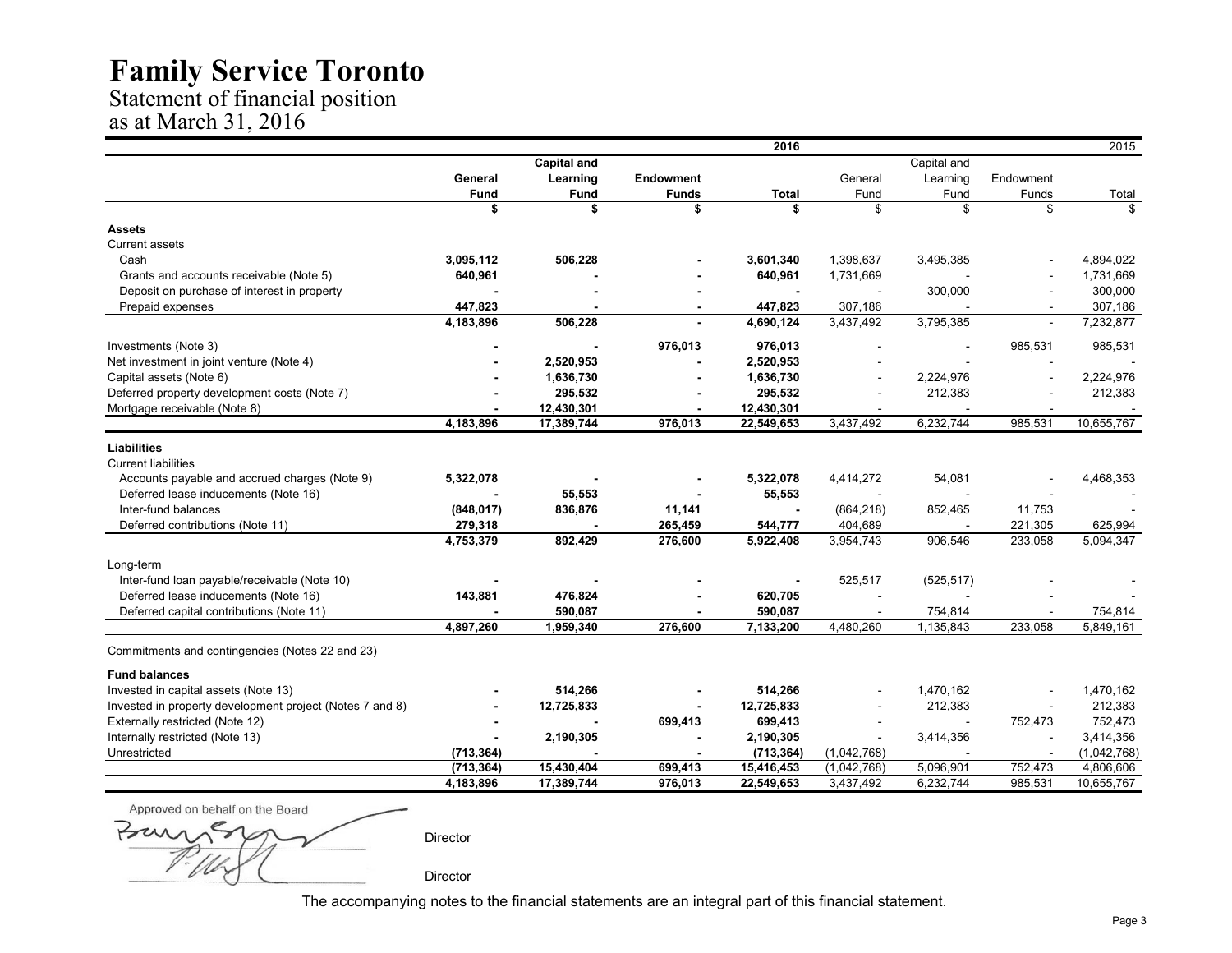#### Statement of operations year ended March 31, 2016

|                                         |                |               |                          |             | 2016         |                          |           |                          |                          | 2015       |
|-----------------------------------------|----------------|---------------|--------------------------|-------------|--------------|--------------------------|-----------|--------------------------|--------------------------|------------|
|                                         |                |               | <b>General Fund</b>      | Capital and |              |                          |           | General Fund             | Capital and              |            |
|                                         | Community      |               | <b>Client purchase</b>   | Learning    |              | Community                |           | Client purchase          | Learning                 |            |
|                                         | programs       | FSEAP/IWS (1) | of service (2)           | Fund        | <b>Total</b> | programs                 | FSEAP(1)  | of service (2)           | Fund                     | Total      |
|                                         | \$             | \$            | \$                       | \$          | \$           | \$                       | \$        | \$                       | \$                       | \$         |
| Revenue                                 |                |               |                          |             |              |                          |           |                          |                          |            |
| Government (Note 14)                    | 6,301,625      |               | 27,656,847               |             | 33,958,472   | 6,287,772                |           | 22, 158, 328             |                          | 28,446,100 |
| United Way                              |                |               |                          |             |              |                          |           |                          |                          |            |
| Base allocation                         | 3,720,104      |               |                          | 49,191      | 3,769,295    | 3,769,295                |           |                          |                          | 3,769,295  |
| Other                                   | 81,167         |               |                          |             | 81,167       | 49,684                   |           |                          |                          | 49,684     |
| Foundations and other agencies          | 199,791        |               | 455,160                  |             | 654,951      | 350,854                  |           | 261,206                  |                          | 612,060    |
| Fees                                    |                |               |                          |             |              |                          |           |                          |                          |            |
| Employee assistance program             | $\blacksquare$ | 1,506,922     |                          |             | 1,506,922    |                          | 3,197,768 |                          |                          | 3,197,768  |
| Client                                  | 141,270        |               |                          |             | 141,270      | 139,269                  |           |                          |                          | 139,269    |
| Membership, donations and bequests      | 103,097        |               |                          |             | 103,097      | 225,686                  |           |                          | $\overline{\phantom{a}}$ | 225,686    |
| Investment income (Note 3)              | 11,082         |               |                          | 12,105      | 23,187       | 8,336                    | 1,148     |                          | 39,228                   | 48,712     |
| Gain on sale of capital assets (Note 6) |                |               |                          | 12,269,584  | 12,269,584   |                          |           |                          |                          |            |
| Amortization of deferred capital        |                |               |                          |             |              |                          |           |                          |                          |            |
| contributions (Note 11b)                |                |               |                          | 321,185     | 321,185      |                          |           |                          | 348,460                  | 348.460    |
| Amortization of deferred lease          |                |               |                          |             |              |                          |           |                          |                          |            |
| inducements (Note 16)                   |                |               |                          | 50,923      | 50,923       |                          |           |                          |                          |            |
| Other                                   | 74,286         | 9,472         |                          | 9,246       | 93,004       | 76,317                   | 2,606     |                          |                          | 78,923     |
|                                         | 10,632,422     | 1,516,394     | 28,112,007               | 12,712,234  | 52,973,057   | 10,907,213               | 3,201,522 | 22,419,534               | 387,688                  | 36,915,957 |
|                                         |                |               |                          |             |              |                          |           |                          |                          |            |
| Expenses                                |                |               |                          |             |              |                          |           |                          |                          |            |
| Salaries                                | 7,078,775      | 968,658       |                          |             | 8,047,433    | 7,244,154                | 1,557,885 |                          |                          | 8,802,039  |
| <b>Employee benefits</b>                | 1,232,881      | 168,726       |                          |             | 1,401,607    | 1,270,578                | 261,353   |                          |                          | 1,531,931  |
| Client purchase of service              |                |               | 28,112,007               |             | 28,112,007   | $\overline{\phantom{a}}$ |           | 22,419,534               |                          | 22,419,534 |
| Contracted services                     | 807,290        | 73,420        |                          | 768,520     | 1.649.230    | 998,465                  | 850.247   | $\overline{\phantom{a}}$ | 220,915                  | 2,069,627  |
| <b>Building occupancy</b>               | 611,103        | 181,532       |                          | 307,330     | 1,099,965    | 595,924                  | 210,233   |                          | 1,771                    | 807,928    |
| Office and supplies                     | 511,404        | 51,797        |                          | 140,963     | 704,164      | 482,043                  | 185,578   |                          |                          | 667,621    |
| Transportation                          | 96,877         | 4,536         |                          |             | 101,413      | 140,079                  | 16.683    |                          |                          | 156,762    |
| Promotion                               | 19,952         | 35,099        |                          |             | 55,051       | 28,915                   | 58,241    |                          |                          | 87,156     |
| Education and conferences               | 42,060         | 1,065         |                          |             | 43,125       | 24,712                   | 3.156     |                          | 12,970                   | 40,838     |
| Amortization                            |                |               |                          | 421,299     | 421,299      |                          |           |                          | 375,538                  | 375,538    |
| Share of loss of joint venture (Note 4) |                |               |                          | 152,747     | 152,747      |                          |           |                          |                          |            |
| Other                                   | 232,361        | 22,572        |                          | 267,176     | 522.109      | 121,179                  | 58,146    |                          |                          | 179,325    |
|                                         | 10,632,703     | 1,507,405     | 28,112,007               | 2,058,035   | 42,310,150   | 10,906,049               | 3,201,522 | 22,419,534               | 611,194                  | 37,138,299 |
| (Deficiency) excess of revenue over     |                |               |                          |             |              |                          |           |                          |                          |            |
| expenses                                | (281)          | 8,989         | $\overline{\phantom{a}}$ | 10,654,199  | 10,662,907   | 1,164                    |           | $\sim$                   | (223, 506)               | (222, 342) |

(1) FSEAP is defined as Family Services Employee Assistance Program. IWS is defined as Integrated Workplace Solutions

(2) FST administers these funds for clients on behalf of the Government of Ontario and Partner Agencies.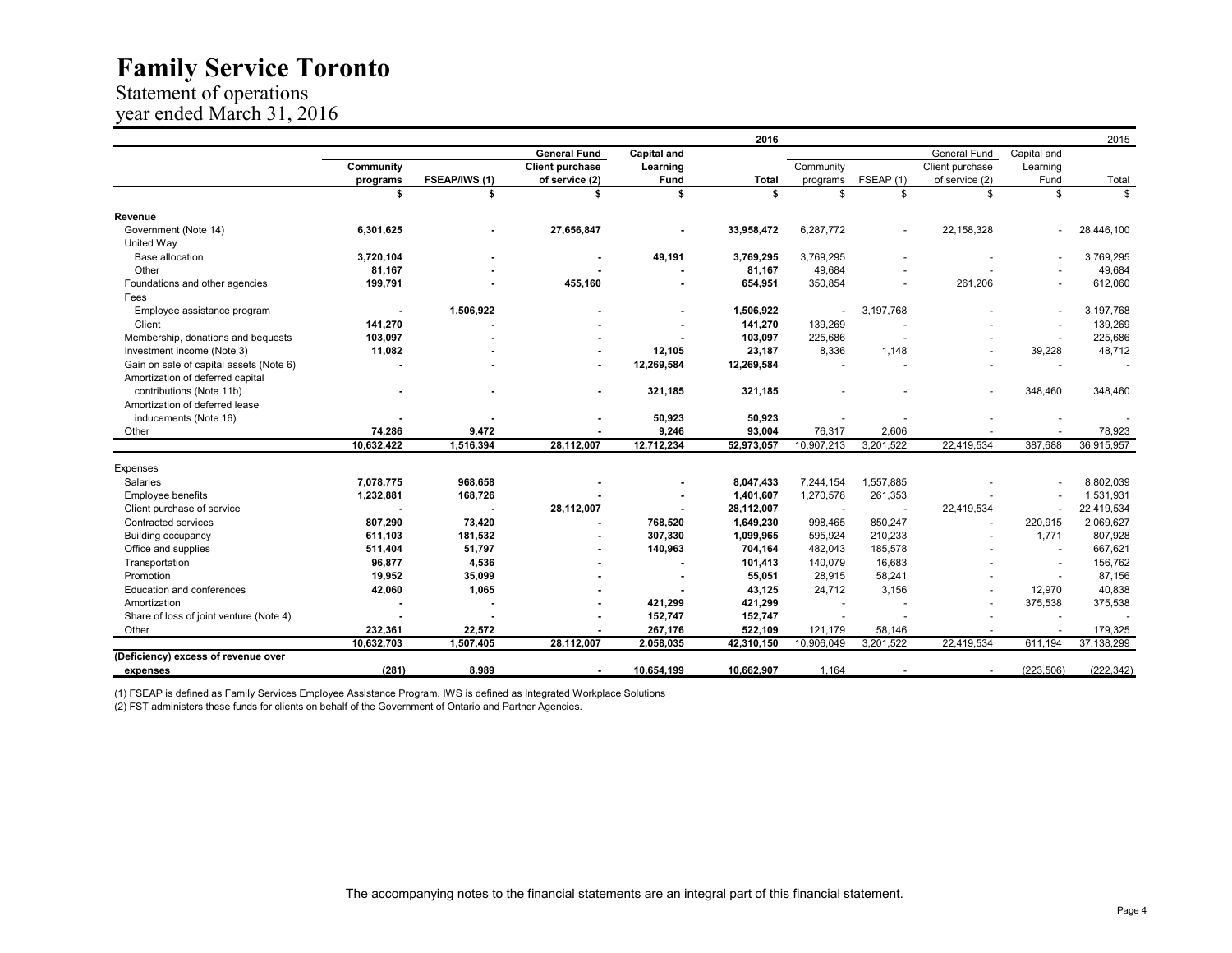### Statement of changes in fund balances

year ended March 31, 2016

|                                  |                     |                          |                          |                                  |                   | 2016         |              |                 |                           |            |                | 2015       |
|----------------------------------|---------------------|--------------------------|--------------------------|----------------------------------|-------------------|--------------|--------------|-----------------|---------------------------|------------|----------------|------------|
|                                  | General             |                          |                          |                                  | <b>Endowment</b>  |              | General      |                 |                           |            | Endowment      |            |
|                                  | Fund                |                          |                          | <b>Capital and Learning Fund</b> | <b>Funds</b>      |              | Fund         |                 | Capital and Learning Fund |            | Funds          |            |
|                                  |                     | <b>Invested in</b>       |                          |                                  |                   |              |              | Invested in     |                           |            |                |            |
|                                  |                     | property                 |                          |                                  |                   |              |              | property        |                           |            |                |            |
|                                  |                     | development              | Invested in              |                                  |                   |              |              | development     | Invested in               |            |                |            |
|                                  |                     | project                  | capital                  | Internally                       | <b>Externally</b> |              |              | project         | capital                   | Internally | Externally     |            |
|                                  | <b>Unrestricted</b> | (Notes 7 and 8)          | assets                   | restricted                       | restricted        | <b>Total</b> | Unrestricted | (Notes 7 and 8) | assets                    | restricted | restricted     | Total      |
|                                  |                     |                          |                          |                                  |                   |              |              | \$              | S                         | \$         | S              | S          |
| Fund balances, beginning         |                     |                          |                          |                                  |                   |              |              |                 |                           |            |                |            |
| of year                          | (1,042,768)         | 212,383                  | 1,470,162                | 3,414,356                        | 752,473           | 4,806,606    | (523, 480)   | 171,343         | 1,187,795                 | 3,440,817  | 704,402        | 4,980,877  |
| Excess (deficiency) of           |                     |                          |                          |                                  |                   |              |              |                 |                           |            |                |            |
| revenue over expenses            | 8,708               | 12,430,301               | (1, 160, 717)            | (615, 385)                       | . .               | 10,662,907   | 1,164        |                 | (27,078)                  | (196, 428) |                | (222, 342) |
| Additions during                 |                     |                          |                          |                                  |                   |              |              |                 |                           |            |                |            |
| the year                         | (204, 821)          | 83,149                   | 204,821                  | (83, 149)                        |                   | $\sim$       | (309, 445)   | 41,040          | 309,445                   | (41,040)   |                |            |
| FSEAP Interfund Ioan (Note 10)   | 525,517             | $\overline{\phantom{a}}$ | $\overline{\phantom{a}}$ | (525, 517)                       | $\blacksquare$    | $\sim$       | (211,007)    |                 | $\overline{\phantom{a}}$  | 211,007    | $\blacksquare$ |            |
| Change in unrealized (loss) gain |                     |                          |                          |                                  |                   |              |              |                 |                           |            |                |            |
| in the endowment funds           | ۰                   |                          |                          |                                  | (53,060)          | (53,060)     |              |                 |                           |            | 48,071         | 48,071     |
| Fund balances, end of year       | (713,364)           | 12,725,833               | 514,266                  | 2,190,305                        | 699,413           | 15,416,453   | (1,042,768)  | 212,383         | 1,470,162                 | 3,414,356  | 752,473        | 4,806,606  |

The accompanying notes to the financial statements are an integral part of this financial statement.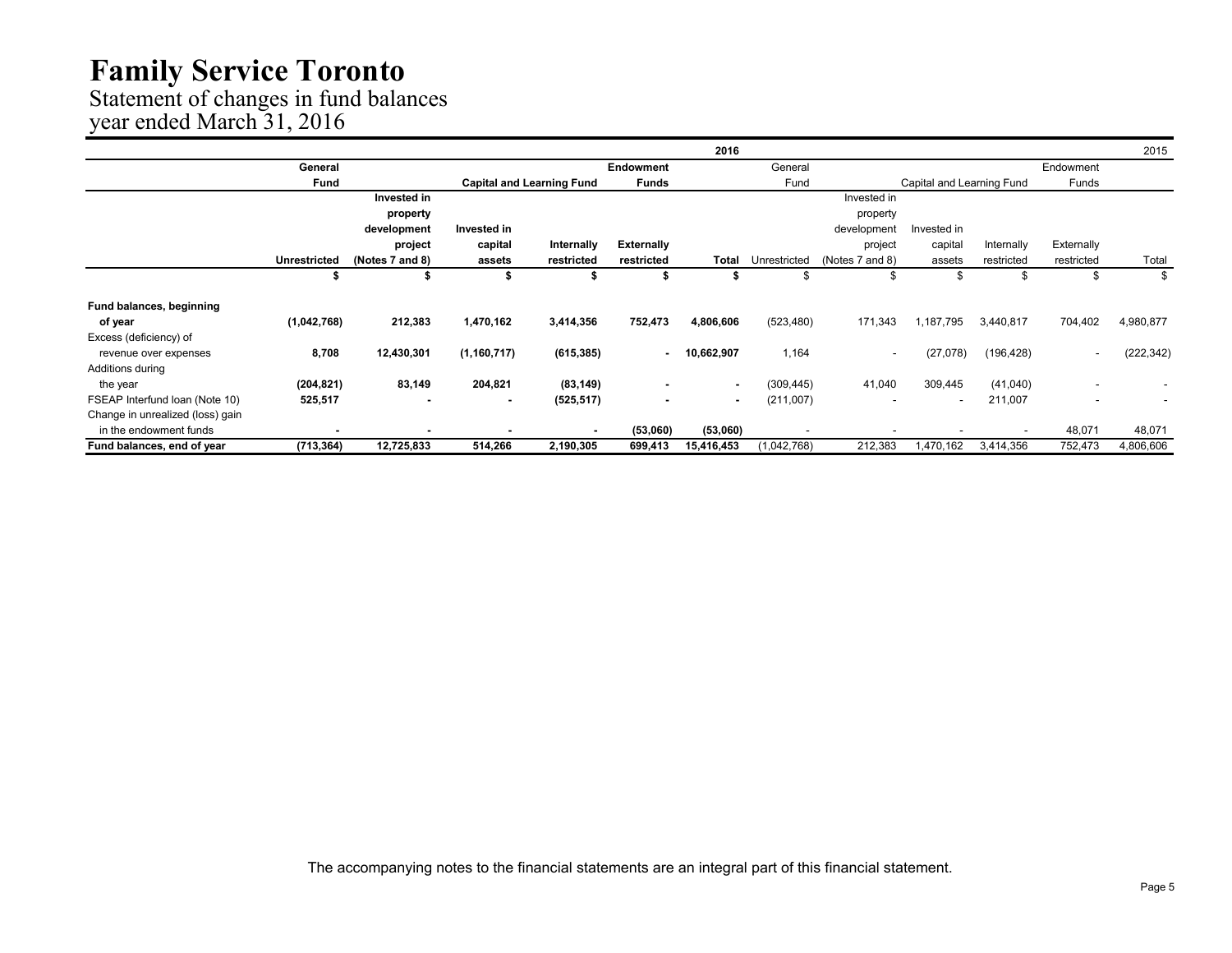Statement of cash flows year ended March 31, 2016

|                                                            | 2016                        | 2015          |
|------------------------------------------------------------|-----------------------------|---------------|
|                                                            | \$                          | \$            |
|                                                            |                             |               |
| <b>Operating activities</b>                                |                             |               |
| Excess (deficiency) of revenue over expenses               | 10,662,907                  | (222, 342)    |
| Items not affecting cash<br>Gain on sale of capital assets |                             |               |
| Amortization of deferred lease inducements                 | (12, 269, 584)<br>(50, 923) |               |
| Amortization of capital assets                             | 421,299                     | 375,538       |
| Amortization of deferred capital contributions             | (321, 185)                  | (348, 460)    |
| Share of loss of joint venture                             | 152,747                     |               |
| Write-off of residual balances re: FSEAP (Note 11)         | (67, 042)                   |               |
|                                                            | (1,471,781)                 | (195, 264)    |
|                                                            |                             |               |
| Changes in operating working capital items                 |                             |               |
| Grants and accounts receivable                             | 1,090,708                   | (421, 247)    |
| Prepaid expenses                                           | (140, 637)                  | (46, 125)     |
| Accounts payable and accrued charges                       |                             |               |
| General fund                                               | 907,806                     | 2,097,764     |
| Capital and learning fund                                  | (54,081)                    | 22,770        |
| Endowment fund                                             |                             | (1,580)       |
| Deferred lease inducements                                 |                             |               |
| General fund                                               | 143,881                     |               |
| Capital and learning fund                                  | 583,300                     |               |
| (Decrease) increase in deferred contributions              |                             |               |
| General fund                                               | (125, 371)                  | (610, 884)    |
| Endowment fund                                             | 44,154                      | 28,553        |
|                                                            | 977,979                     | 873,987       |
| <b>Financing activity</b>                                  |                             |               |
| Deferred capital contributions                             | 223,500                     | 462,489       |
|                                                            |                             |               |
| <b>Investing activities</b>                                |                             |               |
| Purchase of capital assets                                 | (993, 770)                  | (771, 934)    |
| Investment in joint venture                                | (2,673,700)                 |               |
| Deposit on purchase of interest in property                | 300,000                     | (300,000)     |
| Deferred property development costs (Note 7)               | (83, 149)                   | (41,040)      |
| Proceeds from sale of capital assets                       | 13,430,301                  |               |
| Mortgage receivable                                        | (12, 430, 301)              |               |
| Net purchase of investments                                | (43, 542)                   | (36, 633)     |
|                                                            | (2, 494, 161)               | (1, 149, 607) |
| (Decrease) increase in cash                                | (1, 292, 682)               | 186,869       |
| Cash, beginning of year                                    | 4,894,022                   | 4,707,153     |
| Cash, end of year                                          | 3,601,340                   | 4,894,022     |

The accompanying notes to the financial statements are an integral part of this financial statement.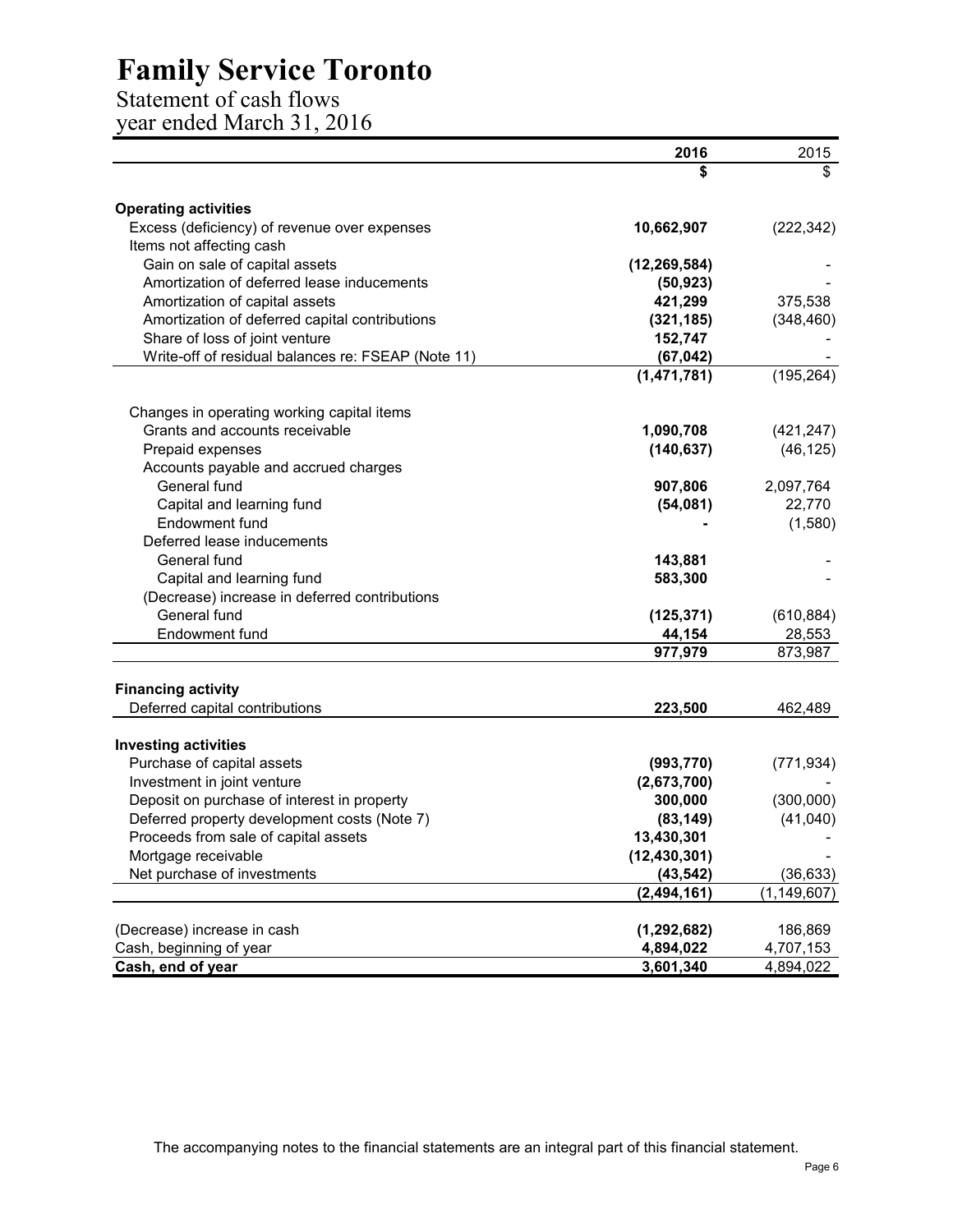# Notes to the financial statements

March 31, 2016

#### **1. Purpose of the Organization**

Family Service Toronto ("FST") strengthens individuals, families and communities through counselling, education, social action, advocacy and community development and works with partners to build a vibrant community social services sector. FST helps people face a wide variety of life challenges. For over 100 years, FST has been assisting families and individuals through counselling, community development, advocacy and public education programs. Services are available to everyone who lives or works in Toronto. FST is incorporated under the Ontario Corporations Act as a not-for-profit organization and is a registered charity under the Income Tax Act.

#### **2. Significant accounting policies**

These financial statements have been prepared in accordance with Canadian accounting standards for not-for-profit organizations using the deferral method of reporting contributions.

#### *Financial instruments*

Financial assets and financial liabilities are initially recognized at fair value when FST becomes a party to the contractual provisions of the financial instrument. Subsequently, all financial instruments are measured at amortized cost, except for investments traded in an active market which are measured at fair value. Any subsequent changes in fair value are recorded in the Statement of operations.

Fair value is determined directly from published price quotations in an active market. Transaction costs are expensed when incurred.

Financial assets measured at amortized cost are assessed at each reporting date for indication of impairment. If such impairment exists, the asset is written down and the resulting impairment loss is recognized in the Statement of operations.

#### *Fund accounting*

Revenues and expenses related to program delivery and administrative activities are reported in the General Fund.

Assets, liabilities, revenues and expenses relating to FST's current and future capital and special purpose requirements, as approved by the Board, are reflected in the Capital and Learning Fund.

Endowment contributions are reported in the Endowment Fund. All investment income earned on resources of the Endowment Fund have restrictions imposed by the contributors of the funds, and are reported as deferred contributions in the Endowment Fund.

The two internally restricted funds of the Capital Asset Fund and Learning and Innovation Fund were merged as of March 31, 2010. The merged fund is called Capital and Learning Fund. The original purpose of the two funds will be maintained, which is to support initiatives with breakthrough thinking in responding creatively and effectively to emerging community needs and to provide sufficient funds for required capital additions and significant repairs to property. The Board of Directors may approve other uses on an exceptional basis.

#### *Revenue recognition*

FST follows the deferral method of accounting for contributions.

Restricted contributions and donations are recognized as revenue of the appropriate fund in the year in which the related expenses are incurred. Unrestricted contributions are recognized as revenue of the appropriate fund when received or receivable if the amount to be received can be reasonably estimated and collection is reasonably assured.

Endowment contributions are recognized as direct increases in the Endowment Fund Balance. Investment income earned on endowed funds is restricted.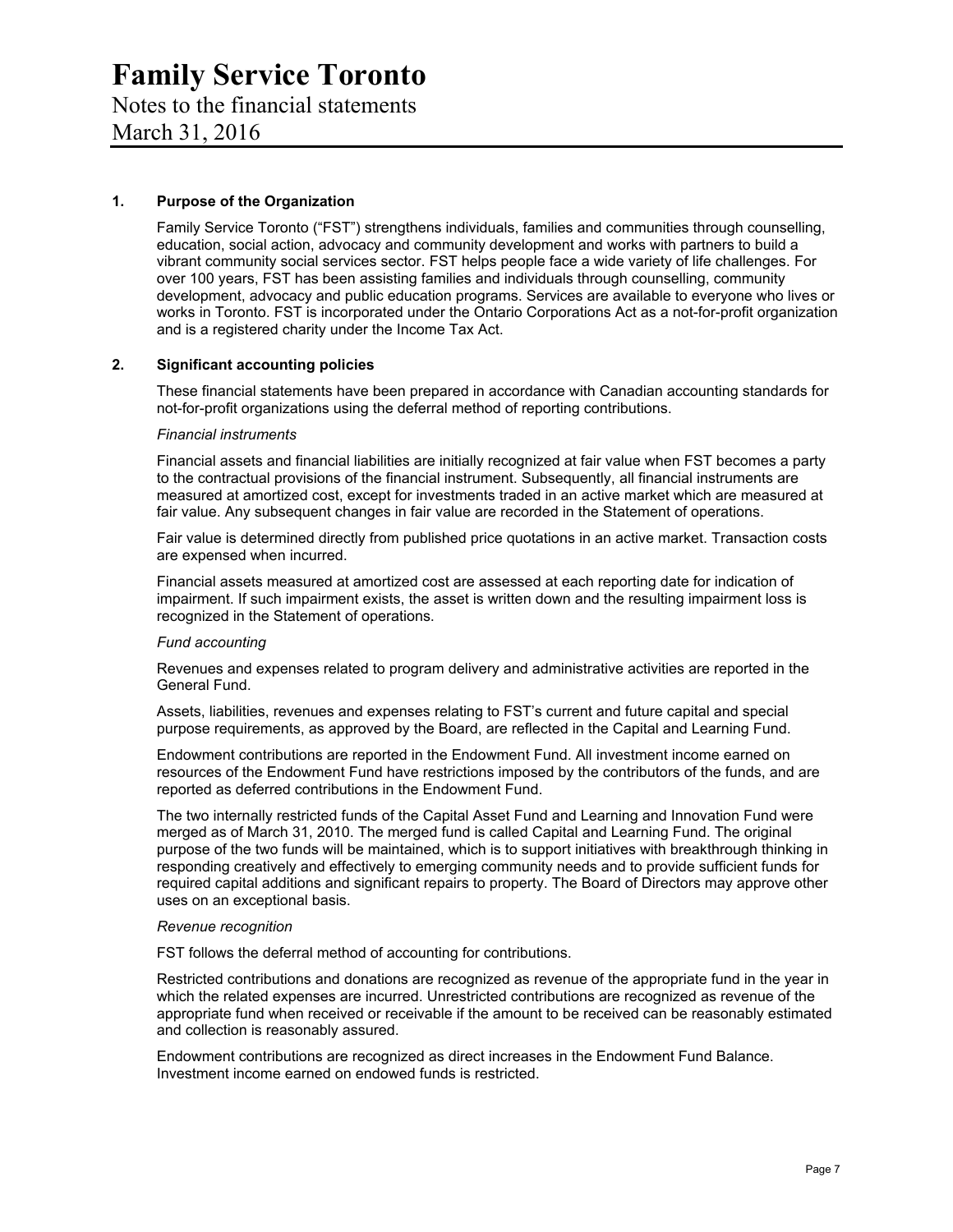#### **2. Significant accounting policies (continued)**

#### *Revenue recognition (continued)*

Restricted investment income is recognized as revenue of the appropriate fund in the year in which the related expenses are incurred. Unrestricted investment income is recognized as revenue in the General Fund when earned.

Investment income earned from the Capital and Learning Fund during the fiscal year with respect to the purchase of capital assets is deferred and recognized as revenue in the year in which the related amortization expense is recognized.

#### *Capital assets and deferred capital contributions*

Purchased capital assets are recorded in the Capital and Learning Fund at cost. Contributed capital assets are recorded in the Capital and Learning Fund at fair value at the date of contribution. Amortization is provided on the straight-line basis over the assets' estimated useful lives, which for buildings is 40 years, for furniture and equipment and vehicles is five years, for computers is three years, for computer software is four years and for leasehold improvements is the term of the lease. Amortization is calculated once the capital asset is operational. Amortization expense is reported in the Capital and Learning Fund. When grants are received to pay for specific asset purchases, the grants are recorded as deferred capital contributions and are recognized in the Capital and Learning Fund as revenue over the estimated useful life of the asset.

#### *Cash*

Cash includes cash and short-term investments with maturities of three months or less from the date of acquisition.

#### *Contributed services*

During the year, volunteers contributed 3,801 (2015 – 4,953) hours to assist FST in carrying out its activities. Because of the difficulty of determining their fair value, contributed services are not recognized in the financial statements.

#### *Investment in joint venture*

FST has elected to record its investments in joint ventures using the equity method.

Under the equity method, the investment is initially recorded at cost and the carrying value is adjusted thereafter to include FST's pro rata share of post-acquisition income or loss. The amount of the pro rata share of income or loss is included in the determination of the excess (deficiency) of revenue over expenses by FST, and the investment account of the joint venture is increased or decreased. The investment account of the joint venture is also increased or decreased to reflect its share of capital transactions and the effect of any changes in accounting policies.

FST recognizes an impairment loss, if any, in the excess (deficiency) of revenue over expenses when it determines that there is an indicator of impairment and a significant adverse change has occurred during the period in the expected timing or amount of future cash flows from the joint venture The impairment loss is measured as the excess of the carrying amount of the investment over the higher of the present value of future cash flows expected to be generated by holding the investment, and the amount that could be realized by selling the asset at the Statement of financial position date. When the extent of impairment of a previously written-down asset decreases and the decrease can be related to an event occurring after the impairment was recognized, the previously recognized impairment loss is reversed in the excess (deficiency) of revenue over expenses in the period the reversal occurs.

#### *Deferred lease inducements*

Deferred lease inducements which consist of free rent and reimbursement of leasehold improvements, are amortized on the straight line basis over the term of the lease.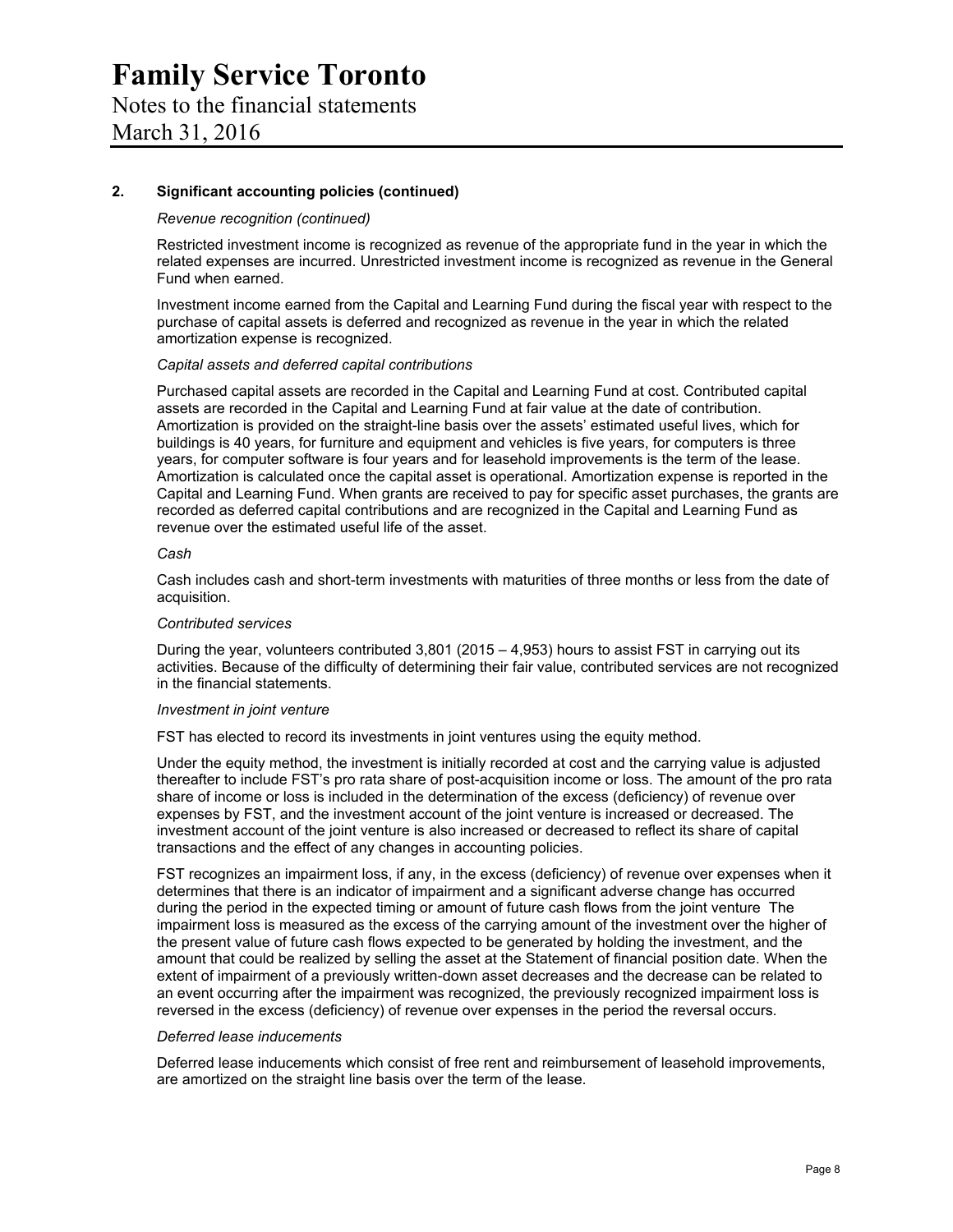#### **2. Significant accounting policies (continued)**

#### *Use of estimates*

The preparation of financial statements in conformity with Canadian accounting standards for not-for-profit organizations requires management to make estimates and assumptions that affect the reported amounts of assets and liabilities and the disclosure of contingent assets and liabilities at the statement of financial position date and the reported amounts of revenues and expenses for the year then ended. Future actual results may differ from such estimates. Balances which require some degree of estimation and assumptions are investments, accrued liabilities, deferred contributions, deferred capital contributions and amortization of capital assets.

#### **3. Investments and financial risk management**

FST's performance is subject to a number of risks which are managed using a number of tools and techniques. Details of these risks are provided below:

#### *Interest rate risk*

Interest rate risk refers to the consequences of interest rate changes on the value of FST's investments. Interest changes directly impact the fair value of fixed income securities held by FST. Interest rate changes will also have an indirect impact on the remaining assets of FST. Due to the nature of the operations of FST and related cash flows, asset mix decisions include consideration of differences in the interest rate sensitivity to FST's assets and liabilities.

#### *Credit risk*

Credit risk is the risk that one party to a financial instrument will fail to discharge an obligation and cause the other party to incur a financial loss. FST's Statement of Investment Policy, which is reviewed annually, defines permitted investments and provides guidelines and restrictions on acceptable investments, which minimize credit risk.

The maximum credit exposure of FST is represented by the fair value of the investments as presented on the Statement of financial position.

#### *Market risk*

Market risk is the risk that the value of an investment will fluctuate as a result of changes in market conditions, whether those changes are specific to an individual investment or factors affecting all securities traded in the market.

To mitigate the impact of market risk, FST invests in a diversified portfolio of investments, based on Board approved policies.

The table below summarizes the market value and the cost of the investments:

|                      |         | 2016              |         | 2015       |
|----------------------|---------|-------------------|---------|------------|
|                      | Cost    | <b>Fair value</b> | Cost    | Fair value |
|                      |         |                   | \$      | \$         |
| Mutual funds         |         |                   |         |            |
| Cash                 | 34      | 34                | 638     | 638        |
| Bond fund            | 727,924 | 738,575           | 694,683 | 735.421    |
| Canadian equity fund | 207,646 | 237,404           | 196,741 | 249,472    |
|                      | 935,604 | 976,013           | 892,062 | 985.531    |

Total interest earned on endowment funds for the year was \$43,741 (2015 - \$37,207) which was recognized as a deferred contribution in the Endowment Fund (Note 11).

Total interest earned on the Capital and Learning Fund for the year was \$12,105 (2015 - \$46,381) of which \$Nil (2015 - \$7,153) was recognized as a deferred capital contribution (Note 11).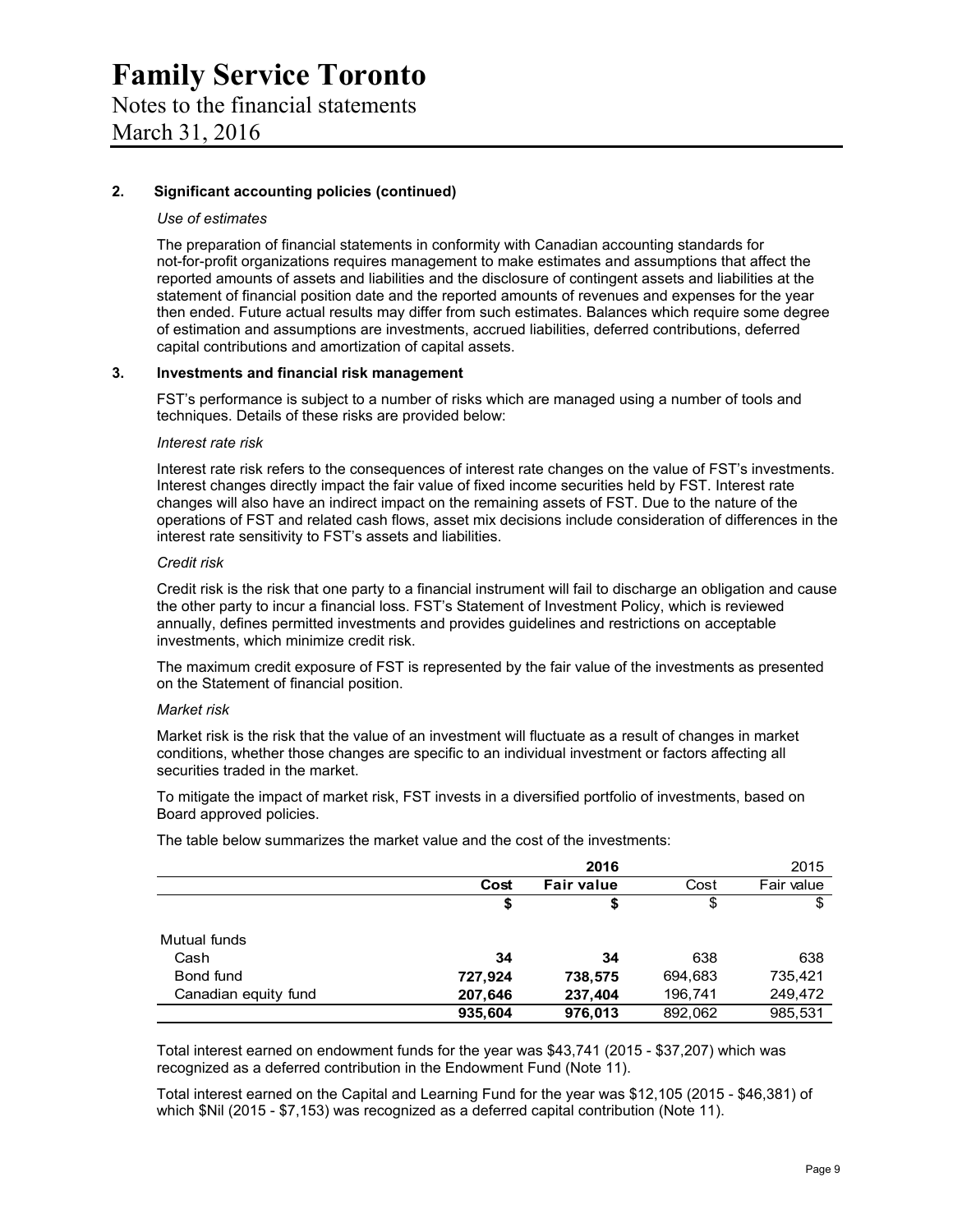### Notes to the financial statements March 31, 2016

#### **4. Net investment in joint venture**

During the year, FST entered into a joint venture for a 15% interest in a property located at 128 Sterling Road, Toronto, Ontario.

The net investment in the joint venture consists of:

|                                                  | \$         |
|--------------------------------------------------|------------|
| Purchase price                                   | 2,587,500  |
| Less:                                            |            |
| Share of loss of the co-ownership for the period | (152, 747) |
|                                                  | 2,434,753  |
| Add:                                             |            |
| Land transfer tax                                | 86,200     |
|                                                  | 2,520,953  |

The difference of \$120,000 between the \$2,434,753 above and Co-owners' equity amount of \$2,314,753 below represents an amount for lease inducements provided by the Vendor.

FST accounts for its interest in the Joint Venture using the equity method. Summarized financial information of the Joint Venture is set out below:

#### **Financial position**

|                                        | \$          |
|----------------------------------------|-------------|
| <b>Total assets</b>                    | 4,042,330   |
| <b>Total liabilities</b>               | 1,727,577   |
| Co-owners' equity                      | 2,314,753   |
|                                        | 4,042,330   |
| <b>Results of operations</b>           |             |
|                                        | \$          |
| Total revenue                          | 143,697     |
| Total expenses                         | 296,444     |
| Net loss for the period                | (152, 747)  |
| <b>Cash flows:</b>                     |             |
|                                        | \$          |
| Cash provided by operating activities: | 89,933      |
| Cash provided by financing activities: | 1,650,000   |
| Cash used in investing activities      | (1,661,380) |
| Increase in cash                       | 78,553      |

#### *Related party transactions*

During the year, an amount of \$367,773 (2015 - \$Nil) for rent expense was paid to the Joint Venture.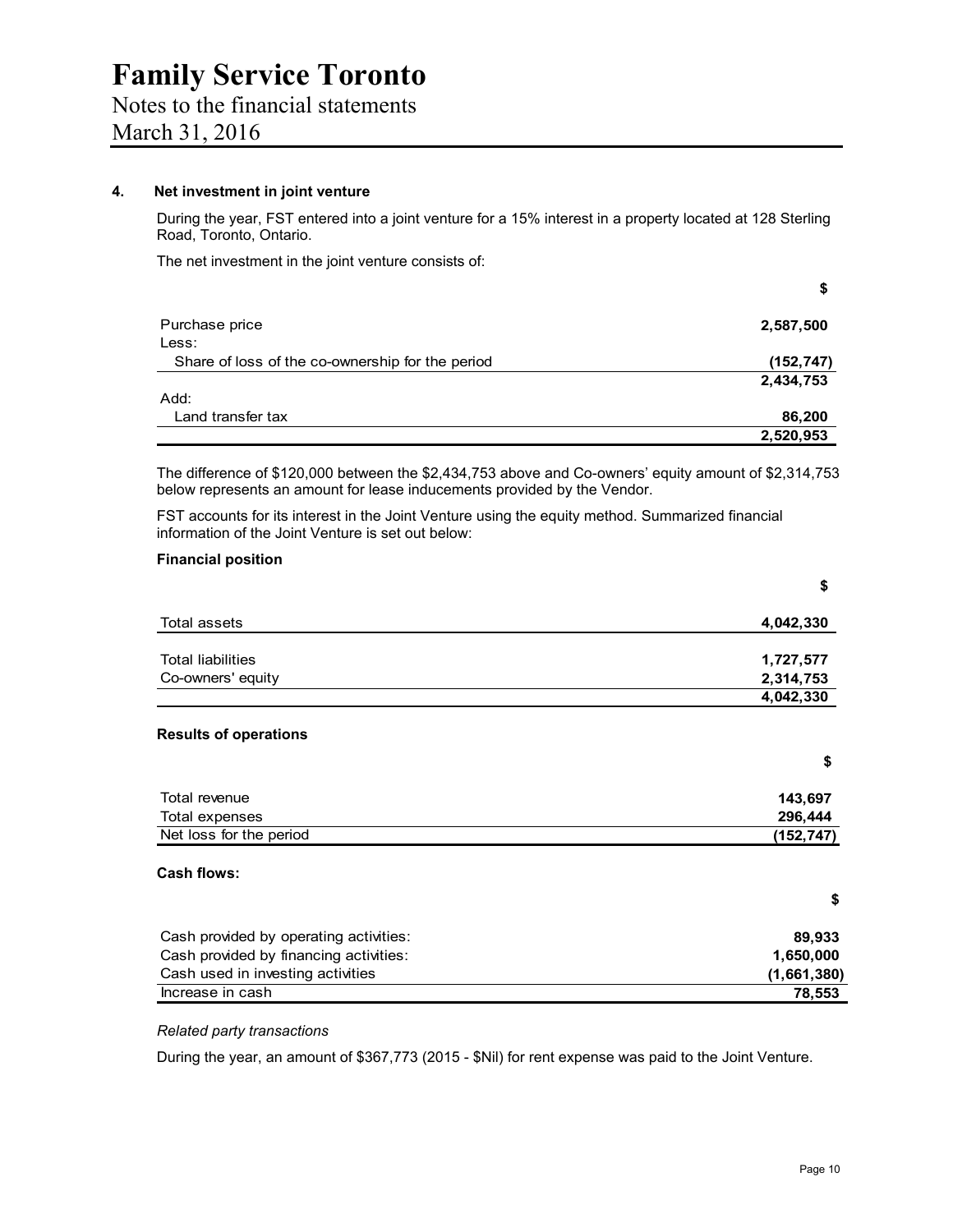### Notes to the financial statements March 31, 2016

#### **5. Grants and accounts receivable – General Fund**

|                                                         | 2016    | 2015      |
|---------------------------------------------------------|---------|-----------|
|                                                         | \$      | S         |
| Canada Revenue Agency (Harmonized Sales Tax receivable) | 295,352 | 252.744   |
| Employee Assistance Program customers                   |         | 723,930   |
| Integrated Workplace Solutions customers                | 151,212 |           |
| Government of Canada                                    | 70.925  | 133.843   |
| Delisle Youth Services                                  | 50,812  | 39.780    |
| <b>Griffin Centre</b>                                   | 46.133  |           |
| Other                                                   | 14,086  | 33.921    |
| Province of Ontario                                     | 9.913   | 482,194   |
| City of Toronto                                         | 2,528   | 24,538    |
| The Etobicoke Children's Centre (WESAT)                 |         | 21,663    |
| <b>Woodgreen Community Services</b>                     |         | 19,056    |
|                                                         | 640.961 | 1.731.669 |

#### **6. Capital assets**

|                         |           |                    | 2016      | 2015      |
|-------------------------|-----------|--------------------|-----------|-----------|
|                         |           | <b>Accumulated</b> | Net book  | Net book  |
|                         | Cost      | amortization       | value     | value     |
|                         | \$        | \$                 | \$        | S         |
|                         |           |                    |           |           |
| Land                    | -         | ٠                  | ۰         | 592,100   |
| <b>Buildings</b>        |           | -                  |           | 568,617   |
| Computers               | 147,908   | 142,195            | 5,713     | 11,428    |
| Furniture and equipment | 115,774   | 55,150             | 60,624    | 118,407   |
| Leasehold improvements  | 1,335,181 | 220,810            | 1,114,371 | 388,390   |
| Computer software       | 2,146,237 | 1,690,215          | 456,022   | 546,034   |
|                         | 3,745,100 | 2,108,370          | 1,636,730 | 2,224,976 |

During the year, FST completed the sale of the 355 Church Street property (see Note 7) for proceeds of \$13,430,301 resulting in a gain on sale of \$12,269,584. The proceeds were satisfied by the receipt of cash of \$1,000,000 and a vendor take back mortgage of \$12,430,301 (see Note 8).

#### **7. Deferred property development costs**

#### *355 Church Street property development project*

In 2008, the Board of Directors (the "Board") agreed to proceed with a strategy to develop its property located at 355 Church Street, Toronto, ON, into new office space for FST and residential condominiums. In October 2010, the Board approved the expenses for the property development project to be taken from the Capital and Learning Fund, as needed, with the understanding that the expenses will be repaid from the proceeds of the property development project with appropriate interest so that the Fund is not eroded.

FST signed a purchase and sale agreement on October 20, 2011 (with subsequent amendments) for the development of the project, which commenced during the current fiscal year.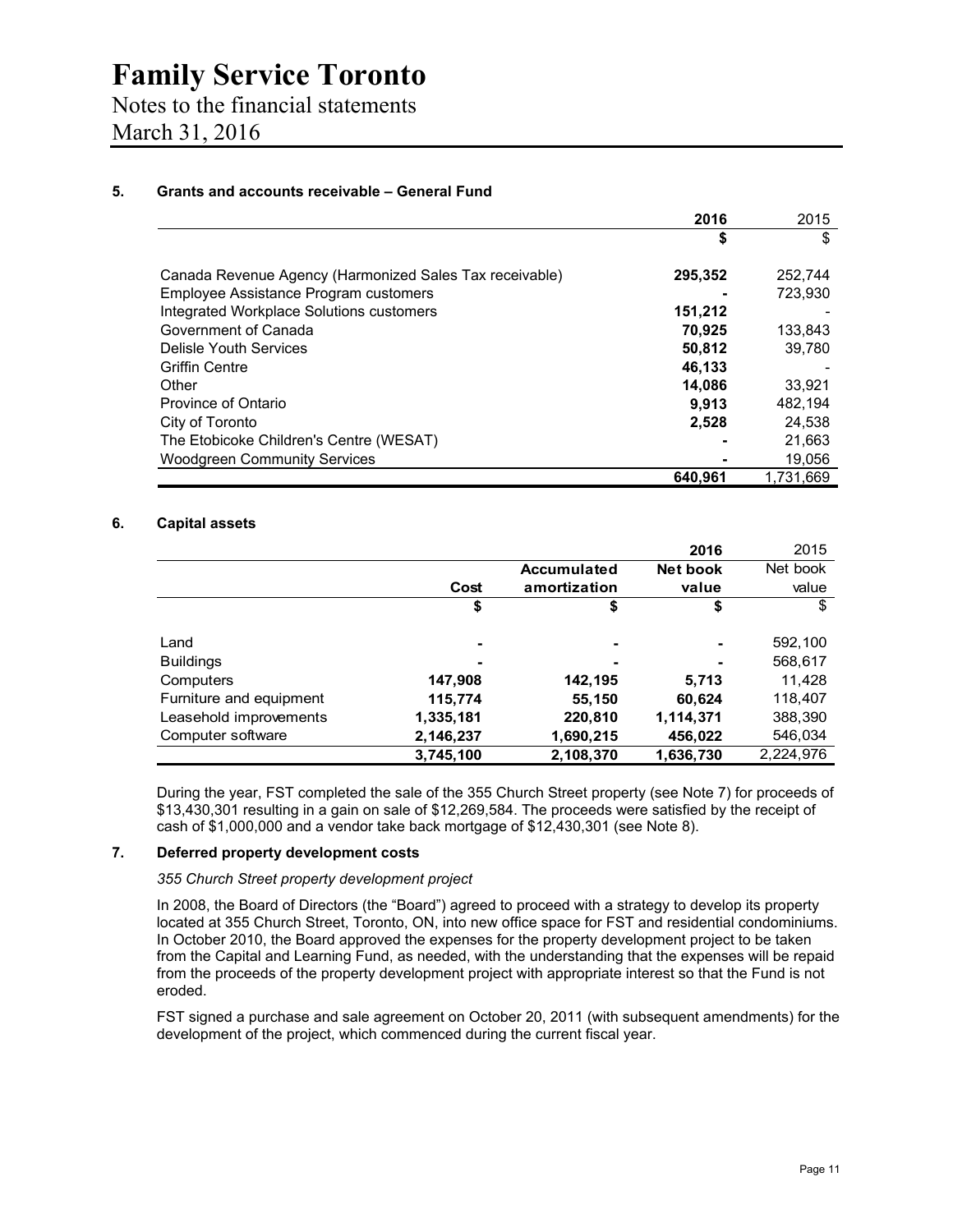#### **7. Deferred property development costs (continued)**

Amounts capitalized to the project are as follows:

| Up to 2011 | 144,067   |
|------------|-----------|
| 2012       | 92,125    |
| 2013       | 26,385    |
| 2014       | 8,766     |
| 2015       | 41,040    |
| 2016       | (16, 851) |
|            | 295,532   |

In addition to the above \$295,532, \$30,044 was expensed in 2011, and interest of \$40,158 was charged, resulting in project cost to date to \$365,734.

#### **8. Mortgage receivable**

During the year, FST entered into a vendor take back mortgage in the amount of \$12,430,301 which will be used in the purchase of the new condominium unit at 355 Church Street, Toronto, Ontario. The mortgage is carried at face value in the Statement of financial position and is interest free without a maturity date. It does not require monthly principal or interest payments and is unsecured.

#### **9. Government remittances**

The amounts outstanding with respect to government remittances as at March 31, 2016, were \$197,074 (2015 - \$252,357). These amounts are included in accounts payable and accrued charges.

#### **10. FSEAP interfund loan**

|                             | 2016       | 2015    |
|-----------------------------|------------|---------|
|                             | \$         | \$      |
| Product development loan    |            |         |
| Beginning balance           | 107,028    | 107,028 |
| Inter-fund Ioan written off | (107,028)  |         |
| Ending balance              |            | 107,028 |
|                             |            |         |
| Deficit Ioans               |            |         |
| Beginning balance           | 418,489    | 207,482 |
| Inter-fund Ioan 2015        |            | 211,007 |
| Inter-fund loan written off | (418, 489) |         |
| Ending balance              |            | 418,489 |
|                             |            | 525,517 |

The Board approved management's recommendation to wind down FSEAP at its meeting on September 16, 2015, due to its continuing financial instability. Subsequently, FSEAP gave notice to its customers and transferred some of its business to other FSEAP partners. FSEAP officially closed its operations on December 31, 2015. The outstanding FSEAP loan of \$525,517 and FSEAP 2015-16 operating loss of \$1,174,145 have been written off through Capital and Learning Fund.

\$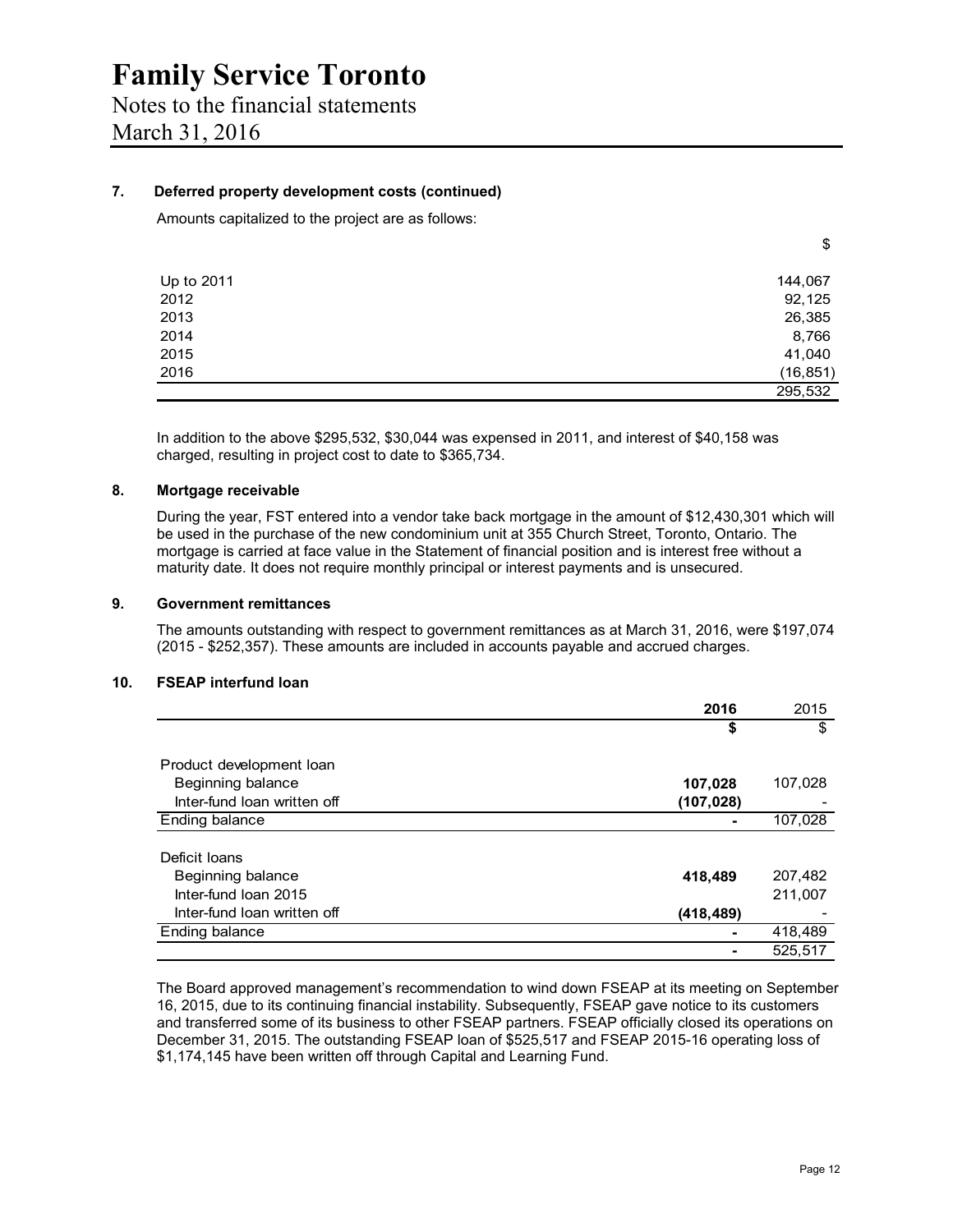#### **11. Deferred contributions and deferred capital contributions**

#### *(a) Deferred contributions*

#### *General Fund*

Deferred contributions reported in the General Fund relate to restricted operating funding received in the current and prior years that are to be used in a subsequent year. For example, grants received for work to be completed in the next fiscal year and unspent contributions which have externally imposed restrictions are included in this category.

The breakdown by source of revenue is as follows:

|                                                     | 2016    | 2015    |
|-----------------------------------------------------|---------|---------|
|                                                     | \$      | \$      |
| Government of Canada                                |         | 24,810  |
| Province of Ontario                                 | 40,050  | 83,716  |
| Deferred interest and special purpose contributions | 102,132 | 102,132 |
| <b>Foundations</b>                                  | 27,734  | 78.156  |
| Other agencies                                      | 48,751  | 36,669  |
| Special purpose contributions                       | 56,767  | 56,767  |
| Employee assistance program                         |         | 13,491  |
| Other                                               | 3,884   | 8,948   |
|                                                     | 279,318 | 404.689 |

#### *Endowment Funds*

Deferred contributions reported in the Endowment Fund represent unspent restricted investment income net of investment management fees earned on the various endowment funds.

|                                       | 2016    | 2015      |
|---------------------------------------|---------|-----------|
|                                       |         | \$        |
| Beginning balance                     | 221,305 | 192.752   |
| Interest earned for the year (Note 3) | 43,741  | 37,207    |
| Realized gain on sale of investment   | 413     | 1.636     |
| Interest recognized from prior years  | ۰       | (10, 290) |
| Ending balance                        | 265,459 | 221,305   |

#### *(b) Deferred capital contributions*

#### *Capital and Learning Fund*

Deferred capital contributions reported in the Capital and Learning Fund consist of the restricted contributions with which some of FST's leasehold improvements, computers, computer software and furniture and equipment were originally purchased.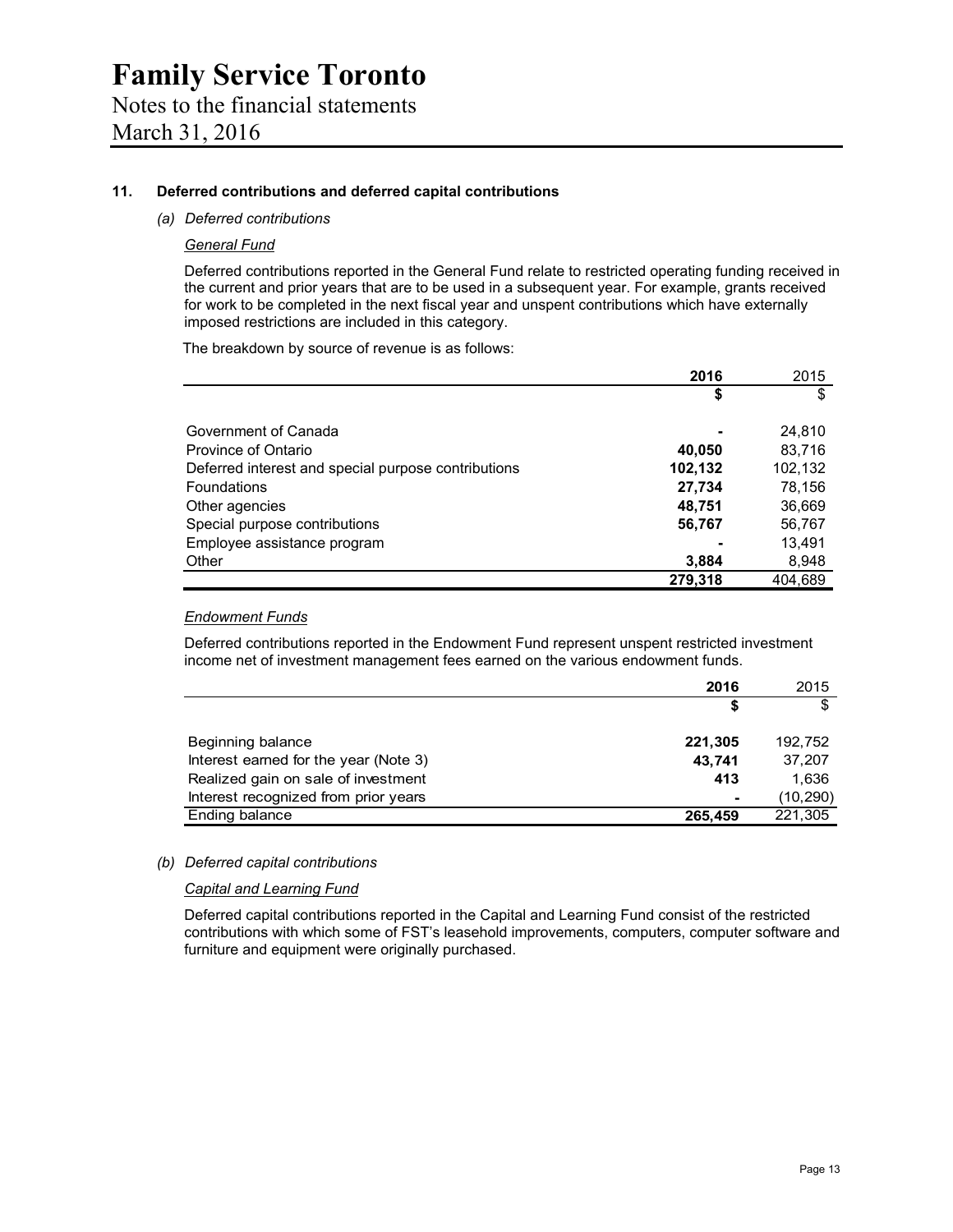#### **11. Deferred contributions and deferred capital contributions (continued)**

#### *(b) Deferred capital contributions (continued)*

The changes for the year in the deferred capital contributions balance reported in the Capital and Learning Fund are as follows:

|                                          | 2016      | 2015      |
|------------------------------------------|-----------|-----------|
|                                          | \$        | \$        |
|                                          |           |           |
| Beginning balance                        | 754.814   | 640,785   |
| Additions                                |           |           |
| Grants received                          | 223,500   | 445,264   |
| Interest income (Note 3)                 |           | 7,153     |
| Employee assistance program revenue      |           | 10.072    |
| Write-off of residual balances re: FSEAP | (67, 042) |           |
| Amounts amortized to revenue             | (321,185) | (348,460) |
| Ending balance                           | 590,087   | 754,814   |

#### **12. Externally restricted fund balances**

Major categories of externally imposed restrictions on fund balances are as follows:

|                            | 2016    | 2015    |
|----------------------------|---------|---------|
|                            |         |         |
| Hindmarsh endowment fund   | 500,100 | 500,100 |
| Other endowment funds      | 158.904 | 158.904 |
| Unrealized investment gain | 40.409  | 93,469  |
|                            | 699,413 | 752.473 |

The Hindmarsh Endowment Fund was provided in 1984 by the Atkinson Charitable Foundation to provide income for utilities, repairs and maintenance costs of the Family Life Centre located in Bolton, Ontario, a program which FST no longer operates. By agreement with the Foundation, there has been no impairment to the capital portion of the Endowment Fund, and the purpose of the interest of the Endowment Fund has been varied. The Endowment Fund interest, together with an operating grant from the Foundation, will be used towards Social Reform activities.

All of the endowment funds have restrictions on the use of the interest earned by the capital in the fund. The interest earned but not yet spent to March 31, 2016 is reported as deferred contributions in the Endowment Fund (Note 11).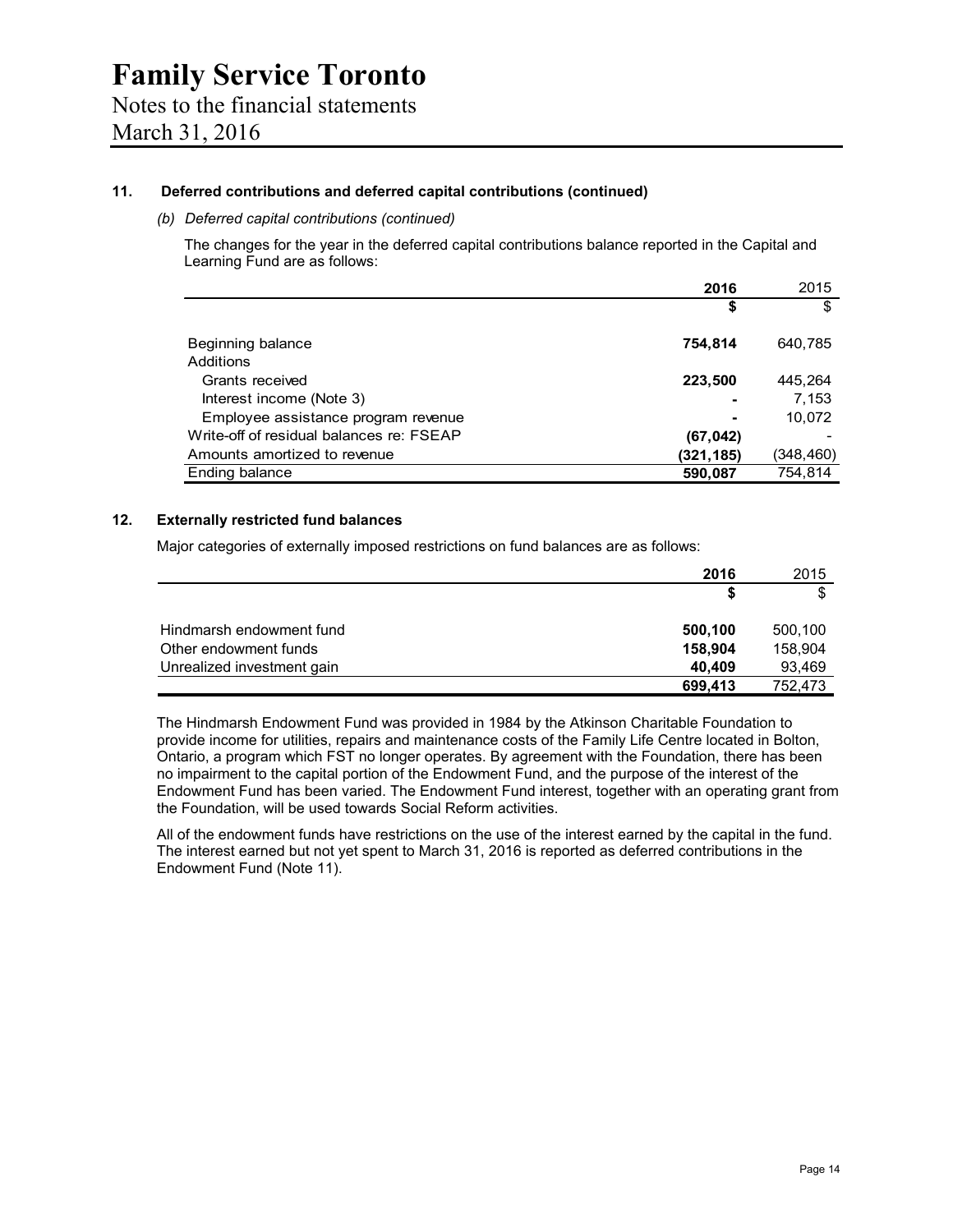#### **13. Internally restricted and invested in capital assets fund balances**

The Board of Directors has internally restricted \$2,190,305 (2015 - \$3,414,356) to be used for capital and learning requirements.

The Invested in capital assets fund consist of the following:

|                                                    | 2016       | 2015       |
|----------------------------------------------------|------------|------------|
|                                                    | S          | \$         |
| Net book value of capital assets (Note 5)<br>Less: | 1,636,730  | 2.224.976  |
| Deferred capital contributions (Note 9)            | (590, 087) | (754, 814) |
| Deferred lease inducement (Note 16)                | (532, 377) |            |
|                                                    | 514.266    | 1.470.162  |

The balance of \$514,266 represents unfunded leasehold improvements at the 128 Sterling Road property that will be recovered from future program funding.

#### **14. Revenue - government**

*General Fund* 

|                                                              | 2016       | 2015       |
|--------------------------------------------------------------|------------|------------|
|                                                              | \$         | \$         |
| Federal                                                      |            |            |
| Public Health Agency of Canada - Growing Up                  |            |            |
| <b>Healthy Downtown</b>                                      | 110,546    | 110,546    |
| Employment and Social Development Canada                     | 30,776     | 234,976    |
| Citizenship and Immigration Canada                           | 264,347    | 275,260    |
| Provincial                                                   |            |            |
| Ministry of Community and Social Services                    | 32,054,503 | 26,286,088 |
| Toronto Central Local Health Integration Network             | 647,174    | 639,382    |
| Ministry of Health and Long-Term Care - AIDS Bureau          | 134,620    | 134,620    |
| Ministry of Attorney General                                 | 512,896    | 501.561    |
| Ministry of Citizenship, Immigration and International Trade | 112,960    | 107,103    |
| Municipal                                                    |            |            |
| City of Toronto - Community Service Partnerships             | 101,995    | 130,555    |
| City of Toronto - Investing in Neighbourhoods                | (11, 345)  | 26,009     |
|                                                              | 33,958,472 | 28.446.100 |

#### **15. Pension plan**

The employer pension expense for the defined contributions plan amounted to \$72,068 (2015 - \$84,451).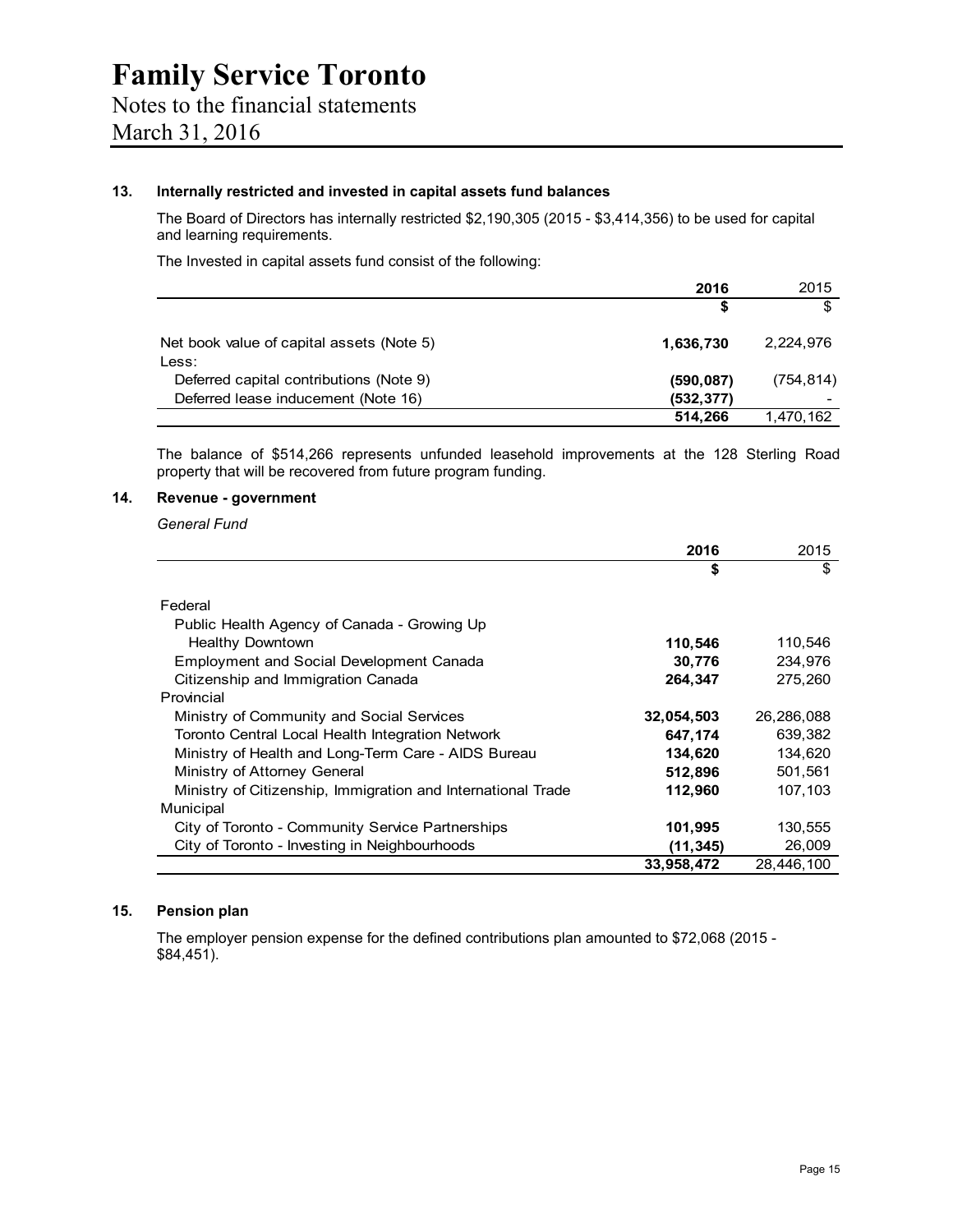### Notes to the financial statements March 31, 2016

#### **16. Deferred lease inducements**

#### *General Fund*

Total rent payable is calculated over the term of the lease and straight-lined, resulting in a long-term liability. The total long-term liability of \$143,881 (2015- \$Nil) includes free rent.

#### *Capital and Learning Fund*

During the year, FST was reimbursed by the landlord for leasehold improvements made to the leased space. The changes in deferred lease inducements are as follows:

|                                | 2016      |
|--------------------------------|-----------|
|                                | \$        |
| Balance, beginning of the year | -         |
| Additions                      | 583,300   |
| Amortization                   | (50, 923) |
| Balance, end of year           | 532,377   |
| Current portion                | 55,553    |
| Long-term portion              | 476,824   |
|                                | 532,377   |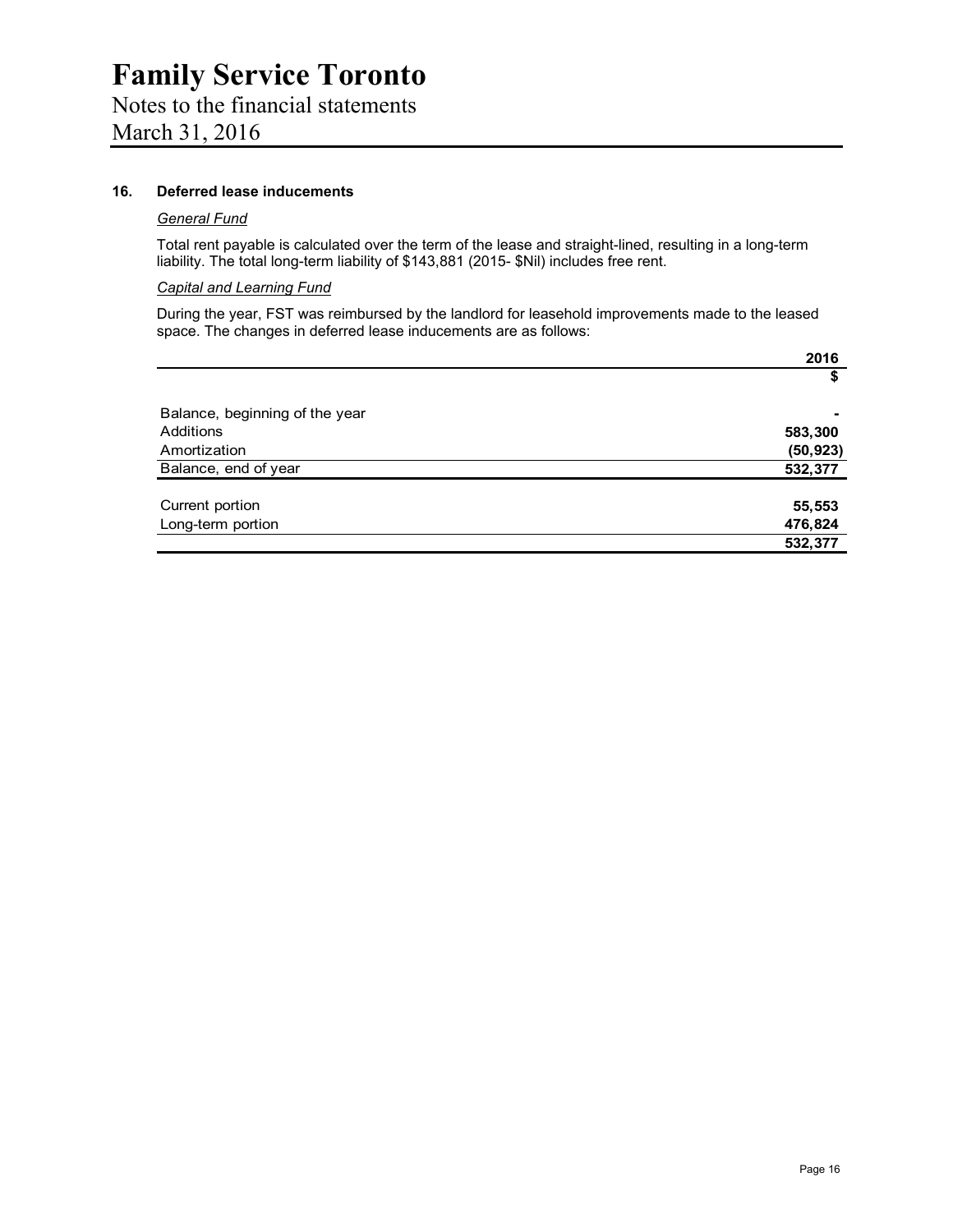Notes to the financial statements March 31, 2016

#### **17. Contracts with Ministry of Community and Social Services that are in surplus or deficit positions**

FST has a Service Contract/CFST Approval with the Ministry of Community and Social Services. A reconciliation report summarizes by service (detail code), all revenues and expenses and identifies any resulting surplus or deficit that relates to the Service Contract/CFSA Approval.

A review of these reports shows the following services to be in a surplus/(deficit) position as at March 31, 2016. A summary of the contract is as follows:

|                       | <b>DS Coord</b> |                 | <b>Adult</b> | <b>IQOL-CPS</b>          |            |               |                | Group          | <b>Special</b> |           |
|-----------------------|-----------------|-----------------|--------------|--------------------------|------------|---------------|----------------|----------------|----------------|-----------|
| Cost centre           | <b>Proc</b>     | <b>Children</b> | <b>PSW</b>   | <b>POS</b>               | <b>POS</b> | <b>S.I.L.</b> | <b>Respite</b> | Living         | <b>Service</b> |           |
| MCSS detail code      | 9133            | 9252            | 8888         | 9131                     | 9131       | 9112          | 9130           | 8847           | 9132           |           |
| MCSS TPBE#            | 928799          | 928799          | 928799       | 928799                   | 10000840   | 928799        | 928799         | 928799         | 928799         | Sub-total |
|                       |                 | S               | S            | \$                       | S          |               | S              | \$             | \$             |           |
| MCSS contract         | 517,561         | 286,307         | 174,896      | 1,294,575                | 174,167    | 351,511       | 43,793         | 427,828        | 944,986        | 4,215,624 |
| Miscellaneous revenue |                 |                 |              |                          |            |               |                |                |                |           |
| Revenue               | 517,561         | 286,307         | 174,896      | 1,294,575                | 174,167    | 351,511       | 43,793         | 427,828        | 944,986        | 4,215,624 |
| Expenses              |                 |                 |              |                          |            |               |                |                |                |           |
| <b>Salaries</b>       | 371,204         | 200,895         | 129,662      | $\blacksquare$           | 6,145      | 54,933        |                | $\blacksquare$ | 575,368        | 1,338,207 |
| Employee benefits     | 57,919          | 39,791          | 23,977       | $\overline{\phantom{0}}$ | 1,678      | 11,568        |                | $\blacksquare$ | 97,118         | 232,051   |
| Travel and            |                 |                 |              |                          |            |               |                |                |                |           |
| communication         | 5,806           | 4,359           | 2,983        |                          |            | 8,893         |                | $\blacksquare$ | 48,568         | 70,609    |
| Services              | 23,336          | 12,383          | 784          |                          |            |               |                | $\blacksquare$ | 102,449        | 138,952   |
| Supplies and          |                 |                 |              |                          |            |               |                |                |                |           |
| equipment             | 2,379           | 70              |              |                          |            |               |                | $\blacksquare$ | 14,157         | 16,606    |
| Client purchase of    |                 |                 |              |                          |            |               |                |                |                |           |
| service               |                 |                 | ۰.           | 1,169,208                | 122,290    | 248,666       | 43,615         | 525,840        | 12,827         | 2,122,446 |
| Capital purchase      | 5,152           |                 |              |                          |            |               |                |                |                | 5,152     |
| MCSS admin allocation | 51,765          | 28,809          | 17,490       |                          | 17,417     | 12,496        |                |                | 94,499         | 222,476   |
|                       | 517,561         | 286,307         | 174,896      | 1,169,208                | 147,530    | 336,556       | 43,615         | 525,840        | 944,986        | 4,146,499 |
| Surplus (deficit)     |                 |                 |              | 125,367                  | 26,637     | 14,955        | 178            | (98, 012)      |                | 69,125    |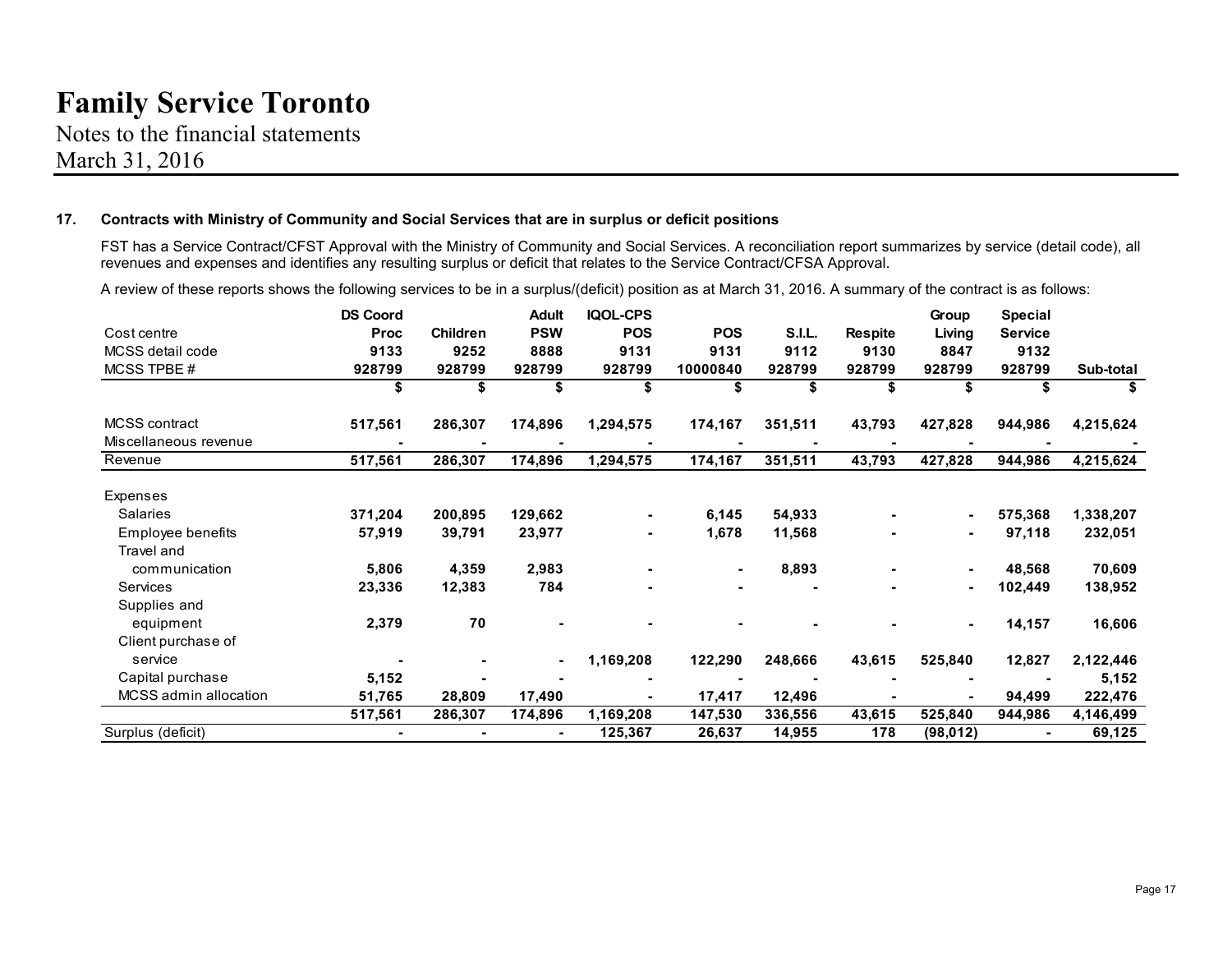Notes to the financial statements March 31, 2016

|                       |                 |                 |                 |                    |                    |               |                        |            | 2016       | 2015       |
|-----------------------|-----------------|-----------------|-----------------|--------------------|--------------------|---------------|------------------------|------------|------------|------------|
|                       | <b>Passport</b> |                 | Person          | <b>VAW</b>         | <b>VAW</b>         | <b>VAW</b>    | $\overline{\text{DS}}$ |            |            |            |
|                       | Coord           | <b>Passport</b> | <b>Directed</b> | <b>Counselling</b> | <b>Service Sys</b> | <b>Client</b> | Com                    |            |            |            |
| Cost centre           | <b>Process</b>  | <b>POS</b>      | <b>Planning</b> | <b>Service</b>     | Coord              | <b>Survey</b> | Part-PDP               |            |            |            |
| MCSS detail code      | 9134            | 9134            | 9131            | 8773               | 8787               | 8786          | 9131                   |            |            |            |
| MCSS TPBE #           | 39330           | 10000840        | 39330           | 112876             | 112876             | 112876        | 112876                 | Sub-total  | Total      | Total      |
|                       | S               | \$              | \$              | \$                 | \$                 | \$            | \$                     | \$         | \$         | \$         |
| <b>MCSS</b> contract  | 1,825,300       | 26,889,173      | 116,000         | 690,765            | 52,141             | 2,100         | 52,617                 | 29,628,096 | 33,843,720 | 26,968,715 |
| Miscellaneous revenue |                 |                 |                 | 82,137             |                    |               |                        | 82,137     | 82,137     | 65,214     |
| Revenue               | 1,825,300       | 26,889,173      | 116,000         | 772,902            | 52,141             | 2,100         | 52,617                 | 29,710,233 | 33,925,857 | 27,033,929 |
| Expenses              |                 |                 |                 |                    |                    |               |                        |            |            |            |
| <b>Salaries</b>       | 816.367         | $\blacksquare$  | 11.670          | 539,012            |                    |               | 39,577                 | 1,406,626  | 2,744,833  | 2,637,797  |
| Employee benefits     | 163,451         |                 | 1,893           | 91,935             |                    |               | 4,918                  | 262,197    | 494,248    | 479,910    |
| Travel and            |                 |                 |                 |                    |                    |               |                        |            |            |            |
| communication         | 44,981          |                 | 292             | 15,790             |                    |               | 2,035                  | 63,098     | 133,707    | 99,263     |
| Services              | 413,000         |                 | 78,281          | 56,046             | 51,098             | 1,050         | 821                    | 600,296    | 739,248    | 718,886    |
| Supplies and          |                 |                 |                 |                    |                    |               |                        |            |            |            |
| equipment             | 50,505          |                 | 334             | 1,931              | 1,043              | 1,050         | 4                      | 54,867     | 71,473     | 80,079     |
| Client purchase of    |                 |                 |                 |                    |                    |               |                        |            |            |            |
| service               |                 | 25,413,050      |                 |                    |                    |               | ٠                      | 25,413,050 | 27,535,496 | 22,034,521 |
| Capital purchase      | 154,466         |                 |                 |                    |                    |               | $\blacksquare$         | 154,466    | 159,618    | 290,902    |
| MCSS admin allocation | 182,530         | $\blacksquare$  | 11,600          | 68,188             |                    |               | 5,262                  | 267,580    | 490,056    | 493,460    |
|                       | 1,825,300       | 25,413,050      | 104,070         | 772,902            | 52,141             | 2,100         | 52,617                 | 28,222,180 | 32,368,679 | 26,834,818 |
| Surplus               |                 | 1,476,123       | 11,930          | $\blacksquare$     |                    |               |                        | 1,488,053  | 1,557,178  | 199,111    |

#### **17. Contracts with Ministry of Community and Social Services that are in surplus or deficit positions (continued)**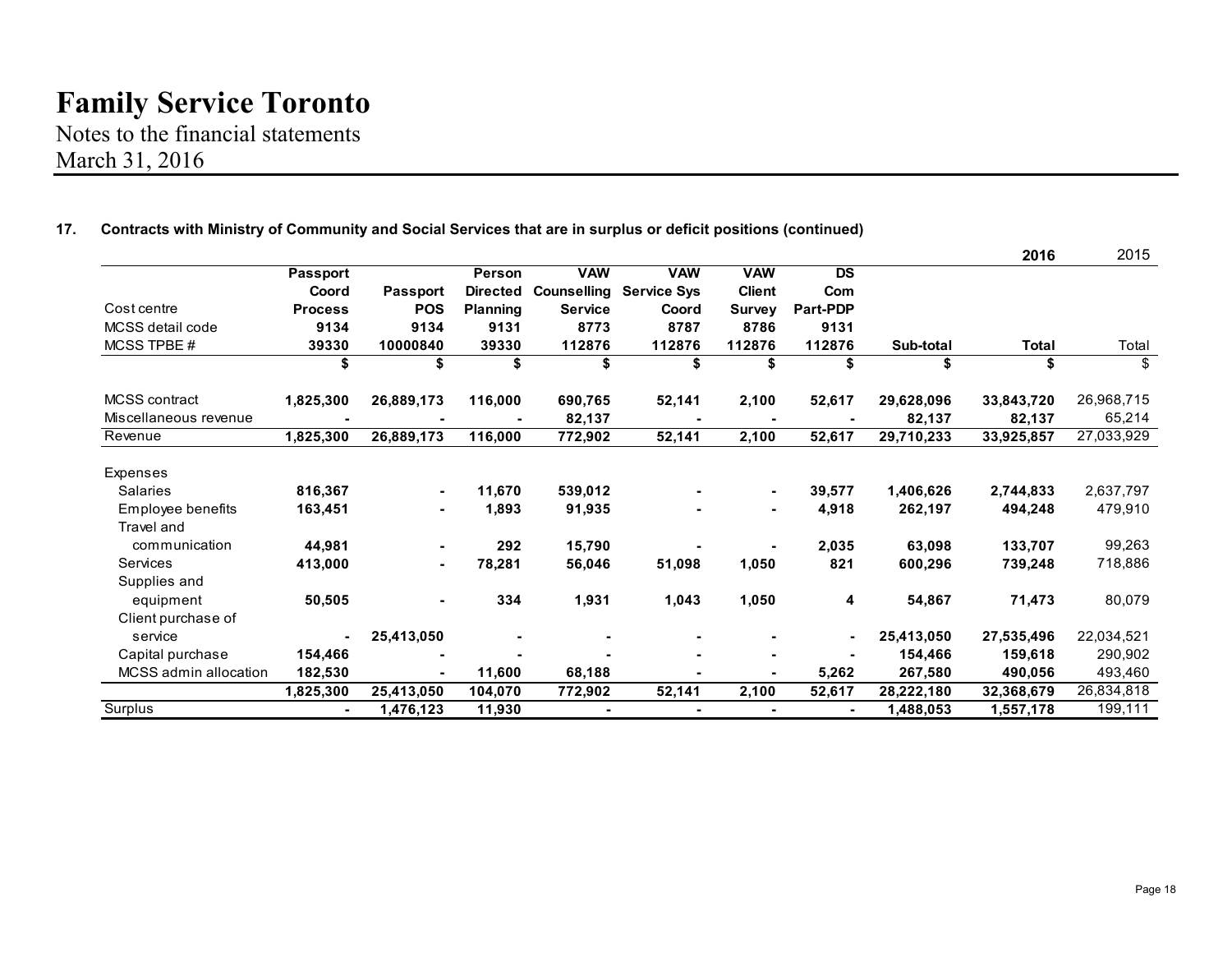March 31, 2016

#### **18. Contracts with Ministry of the Attorney General**

The Partner Assault Response ("PAR") program was funded by the Ministry of the Attorney General ("MAG"). Revenues and expenditures for this contract are combined with revenues and expenses of all other programs of FST in the Statement of operations. In accordance with the agreement with the MAG, the revenues and expenses related to the PAR program contract of 2015/2016 are as follows:

| \$<br>\$<br>Revenue*<br>Ministry of the Attorney General allocation<br>487,715<br>487,715<br>MAG funding carried forward from 2014/15<br>36,294<br>24,476<br><b>Other Revenues</b><br>1,000<br>1.000<br>Client fees<br>63,424<br>56,031<br>588,433<br>569,222<br>Expenses**<br>Salaries<br>453,024<br>443,196<br><b>Benefits</b><br>76,708<br>76,217<br>2,851<br>2,962<br>Building occupancy (rent, utilities)<br>Telephone/communications<br>9.072<br>3.724<br>Purchase of service<br>990<br>1,429<br>Program office supplies<br>4,193<br>2,930<br>115<br>Advertising<br>1,635<br>Program equipment (to include equipment maintenance)<br>688<br>Staff expenses (recruitment, travel, development)<br>835<br>742<br>548,383<br>532,928<br>Excess of revenue over expenses before the undernoted<br>40,050<br>36,294<br>Less: revenue deferred to 2015/2016 to complete "groups in<br>progress" - approved by MAG<br>(36, 294)<br>Less: revenue deferred to 2016/2017 to complete "groups in |                             | 2016     | 2015 |
|----------------------------------------------------------------------------------------------------------------------------------------------------------------------------------------------------------------------------------------------------------------------------------------------------------------------------------------------------------------------------------------------------------------------------------------------------------------------------------------------------------------------------------------------------------------------------------------------------------------------------------------------------------------------------------------------------------------------------------------------------------------------------------------------------------------------------------------------------------------------------------------------------------------------------------------------------------------------------------------------|-----------------------------|----------|------|
|                                                                                                                                                                                                                                                                                                                                                                                                                                                                                                                                                                                                                                                                                                                                                                                                                                                                                                                                                                                              |                             |          |      |
|                                                                                                                                                                                                                                                                                                                                                                                                                                                                                                                                                                                                                                                                                                                                                                                                                                                                                                                                                                                              |                             |          |      |
|                                                                                                                                                                                                                                                                                                                                                                                                                                                                                                                                                                                                                                                                                                                                                                                                                                                                                                                                                                                              |                             |          |      |
|                                                                                                                                                                                                                                                                                                                                                                                                                                                                                                                                                                                                                                                                                                                                                                                                                                                                                                                                                                                              |                             |          |      |
|                                                                                                                                                                                                                                                                                                                                                                                                                                                                                                                                                                                                                                                                                                                                                                                                                                                                                                                                                                                              |                             |          |      |
|                                                                                                                                                                                                                                                                                                                                                                                                                                                                                                                                                                                                                                                                                                                                                                                                                                                                                                                                                                                              |                             |          |      |
|                                                                                                                                                                                                                                                                                                                                                                                                                                                                                                                                                                                                                                                                                                                                                                                                                                                                                                                                                                                              |                             |          |      |
|                                                                                                                                                                                                                                                                                                                                                                                                                                                                                                                                                                                                                                                                                                                                                                                                                                                                                                                                                                                              |                             |          |      |
|                                                                                                                                                                                                                                                                                                                                                                                                                                                                                                                                                                                                                                                                                                                                                                                                                                                                                                                                                                                              |                             |          |      |
|                                                                                                                                                                                                                                                                                                                                                                                                                                                                                                                                                                                                                                                                                                                                                                                                                                                                                                                                                                                              |                             |          |      |
|                                                                                                                                                                                                                                                                                                                                                                                                                                                                                                                                                                                                                                                                                                                                                                                                                                                                                                                                                                                              |                             |          |      |
|                                                                                                                                                                                                                                                                                                                                                                                                                                                                                                                                                                                                                                                                                                                                                                                                                                                                                                                                                                                              |                             |          |      |
|                                                                                                                                                                                                                                                                                                                                                                                                                                                                                                                                                                                                                                                                                                                                                                                                                                                                                                                                                                                              |                             |          |      |
|                                                                                                                                                                                                                                                                                                                                                                                                                                                                                                                                                                                                                                                                                                                                                                                                                                                                                                                                                                                              |                             |          |      |
|                                                                                                                                                                                                                                                                                                                                                                                                                                                                                                                                                                                                                                                                                                                                                                                                                                                                                                                                                                                              |                             |          |      |
|                                                                                                                                                                                                                                                                                                                                                                                                                                                                                                                                                                                                                                                                                                                                                                                                                                                                                                                                                                                              |                             |          |      |
|                                                                                                                                                                                                                                                                                                                                                                                                                                                                                                                                                                                                                                                                                                                                                                                                                                                                                                                                                                                              |                             |          |      |
|                                                                                                                                                                                                                                                                                                                                                                                                                                                                                                                                                                                                                                                                                                                                                                                                                                                                                                                                                                                              |                             |          |      |
|                                                                                                                                                                                                                                                                                                                                                                                                                                                                                                                                                                                                                                                                                                                                                                                                                                                                                                                                                                                              |                             |          |      |
|                                                                                                                                                                                                                                                                                                                                                                                                                                                                                                                                                                                                                                                                                                                                                                                                                                                                                                                                                                                              |                             |          |      |
|                                                                                                                                                                                                                                                                                                                                                                                                                                                                                                                                                                                                                                                                                                                                                                                                                                                                                                                                                                                              |                             |          |      |
|                                                                                                                                                                                                                                                                                                                                                                                                                                                                                                                                                                                                                                                                                                                                                                                                                                                                                                                                                                                              |                             |          |      |
|                                                                                                                                                                                                                                                                                                                                                                                                                                                                                                                                                                                                                                                                                                                                                                                                                                                                                                                                                                                              |                             |          |      |
| Excess of revenue over expenses                                                                                                                                                                                                                                                                                                                                                                                                                                                                                                                                                                                                                                                                                                                                                                                                                                                                                                                                                              | progress" - approved by MAG | (40,050) |      |

\* \$28,936 (2015 - \$25,664) Language Interpreter Services expenses and reimbursements from MAG were excluded.

During the year, \$221 (2015 - \$13,634) of expenses related to the program that was covered by other sources of FST revenues was excluded.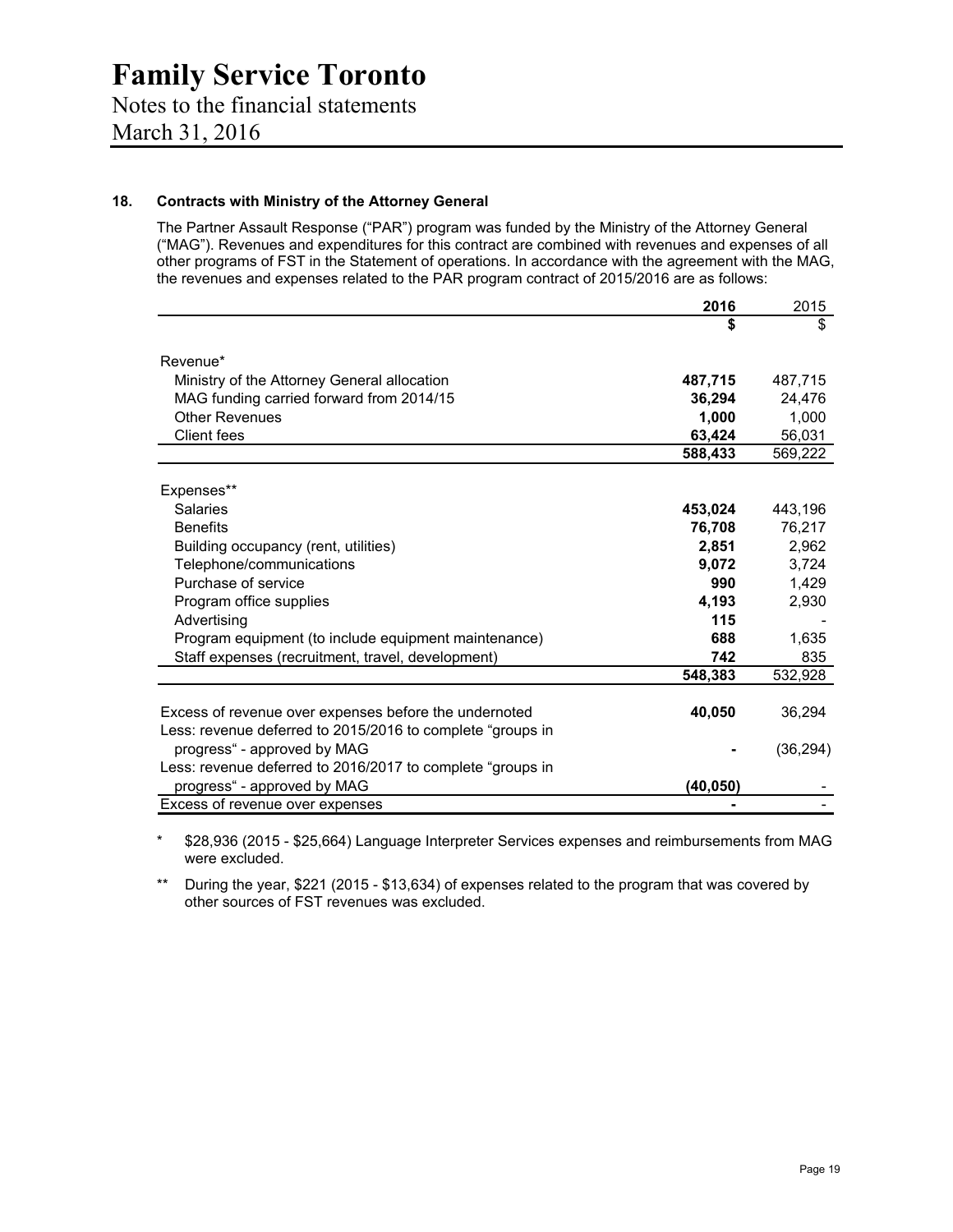#### **19. Contract with Public Health Agency of Canada**

The Growing Up Healthy Downtown ("GUHD") project is funded by Public Health Agency of Canada ("PHAC"). Revenues and expenses for this contract are combined with revenues and expenses of all other programs of FST in the Statement of operations. In accordance with the agreement with the PHAC, the revenues and expenses related to the GUHD contract of 2015/2016 are as follows:

|                                                      | 2016    | 2015    |
|------------------------------------------------------|---------|---------|
|                                                      | S       | \$      |
| Revenue                                              | 520,200 | 520,200 |
| <b>Expenses</b>                                      |         |         |
| The 519 Church Street Community Centre               | 58,522  | 58,522  |
| Davenport-Perth Neighborhood Community Health Centre | 58,522  | 58,522  |
| Dixon Hall                                           | 58,522  | 58,522  |
| Family Service Toronto                               | 110.546 | 110.546 |
| <b>Harbourfront Community Centre</b>                 | 58,522  | 58,522  |
| West Neighbourhood House                             | 58,522  | 58,522  |
| <b>University Settlement</b>                         | 58,522  | 58,522  |
| <b>Woodgreen Community Services</b>                  | 58,522  | 58,522  |
|                                                      | 520,200 | 520,200 |
| Excess of revenue over expenses                      |         |         |

#### **20. Contract with Ministry of Health and Long-Term Care - AIDS Bureau**

The HIV/AIDS Community Counseling program of David Kelley Services was funded by the Ministry of Health and Long-Term Care-AIDS Bureau. Revenues and expenses for this contract are combined with revenues and expenses of all other programs of FST in the Statement of operations. In accordance with the agreement with the Ministry, the revenues and expenses related to the program contract of 2015/2016 are as follows:

|                                      | 2016    | 2015    |
|--------------------------------------|---------|---------|
|                                      | S       | \$      |
| Revenue                              |         |         |
| MOHLTC - AIDS Bureau Funding Program | 134,620 | 134,620 |
| Other income                         | 966     | 27,302  |
|                                      | 135,586 | 161,922 |
|                                      |         |         |
| Expenses                             |         |         |
| <b>Salaries</b>                      | 111,807 | 132,836 |
| <b>Benefits</b>                      | 19,278  | 24,507  |
| Supplies and other expenses          | 1,999   | 2,041   |
| Protected allocations                | 2,502   | 2,538   |
|                                      | 135,586 | 161,922 |
| Excess of revenue over expenses      |         |         |

#### **21. Additional disclosures**

FST is covered under the Broader Public Sector Accountability Act and Public Sector Salary Disclosure Act. Salaries of affected personnel are reported to the Ontario Government.